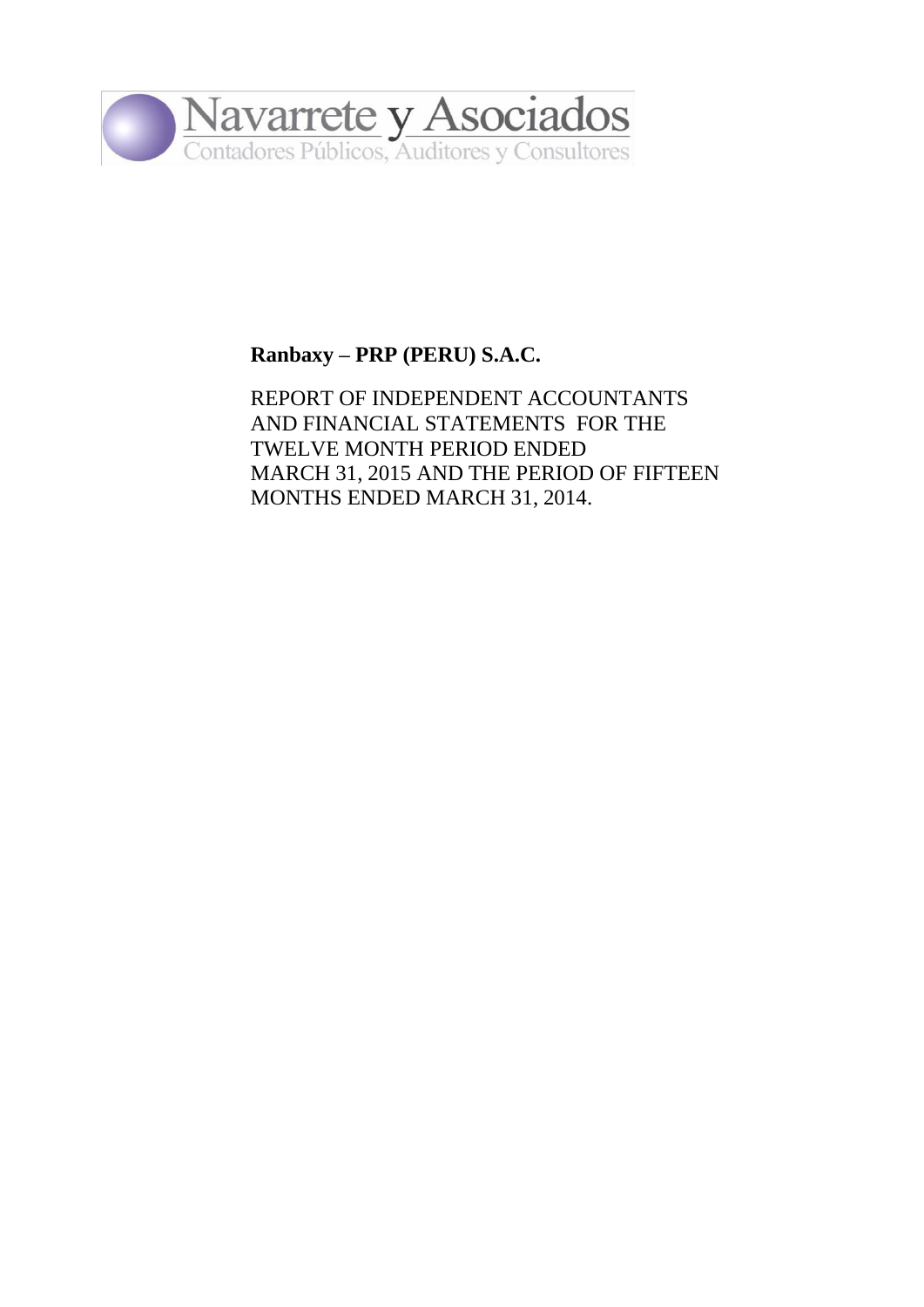Financial statements for period 1 April 2014 to 31 March 2015 and Independent Auditors´ Report

**Content**

**Independent Auditors´ Report**

**Financial statements**

Statement of financial position Statement of profit and loss Statement of changes in equity Statement of cash flows Notes to financial statements

Peruvian currency: Nuevo Sol (S/.)

Foreign currency : US Dollar (USD)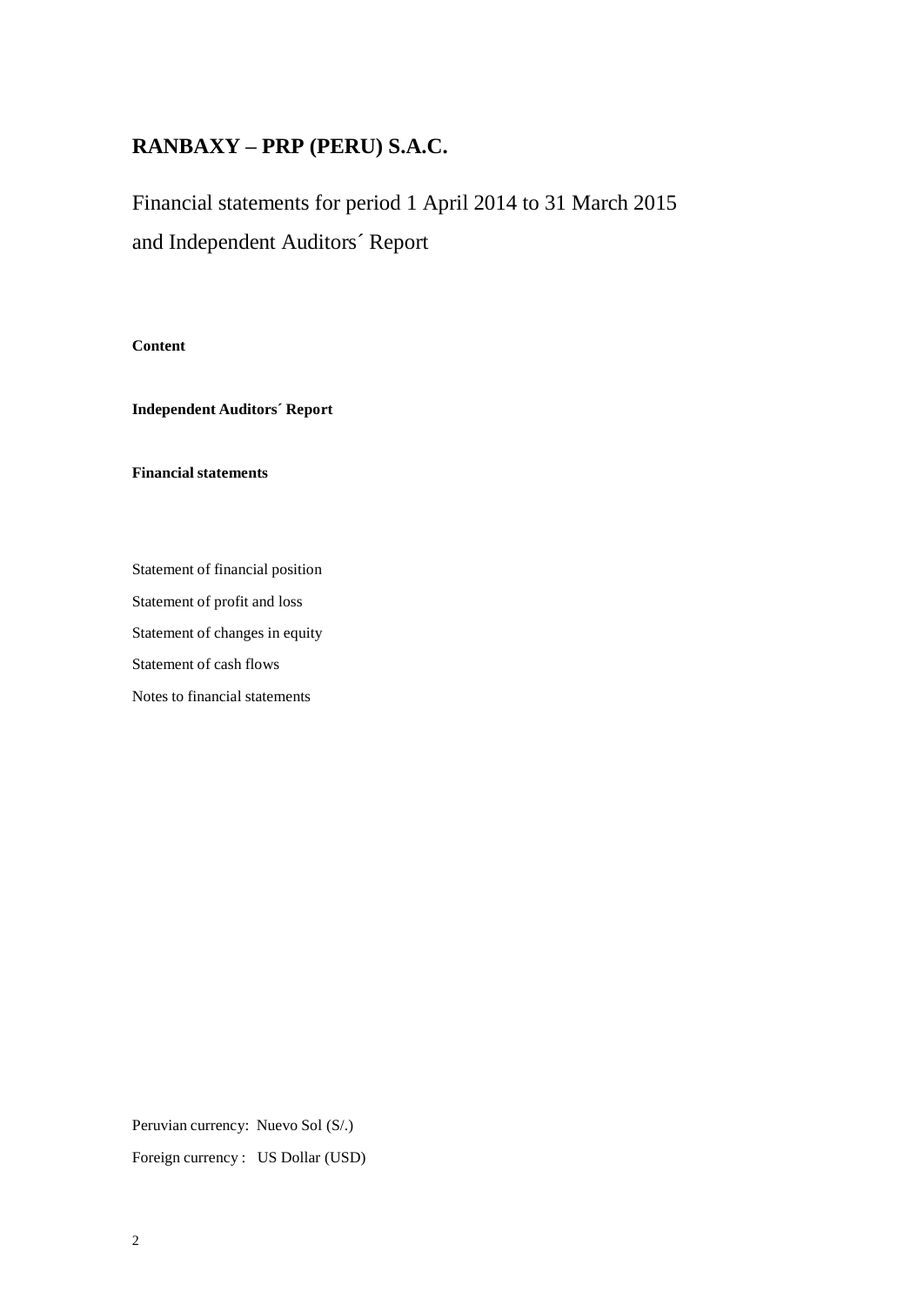### **INDEPENDENT AUDITORS´ REPORT**

#### **To Shareholders and Directors Board**

We have audited the accompanying financial statements of **Ranbaxy – PRP (Peru) S.A.C.** (hereinafter, the Company) a subsidiary of Ranbaxy (Netherlands) B.V., located in Netherlands, which comprise the statement of financial position as at 31 March 2015, and the statement of profit and loss, statement of changes in equity and statement of cash flows for the twelve-month period then ended, and summary of significant accounting policies and other explanatory information.

#### **Management´s responsibility for the financial statements**

Management is responsible for the preparation and fair presentation of these financial statements in accordance with generally accepted accounting principles in Peru, and for such internal control as management determines is necessary to enable the preparation of financial statements that are free from material misstatement, whether due to fraud or error.

#### **Auditor´s responsibility**

Our responsibility is to express an opinion on these financial statements based on our audit. We conducted our audit in accordance with International Standards on Auditing. Those standards require that we comply with ethical requirements and plan and perform the audit to obtain reasonable assurance about whether the financial statements are free from material misstatement.

An audit involves performing procedures to obtain audit evidence about the amounts and disclosures in the financial statements. The procedures selected depend on the auditors´ judgement, including the assessment of the risks of material misstatement of the financial statement, whether due to fraud or error. In making those risk assessments, the auditor considers internal control relevant to the entity´s preparation and fair presentation of the financial statements in order to design audit procedures that are appropriate in the circumstances, but not for the purpose of expressing an opinion on the effectiveness on the entity´s internal control. An audit also includes evaluating the appropriateness of accounting policies used and the reasonableness of accounting estimates made by management, as well as evaluating the overall presentation of the financial statements.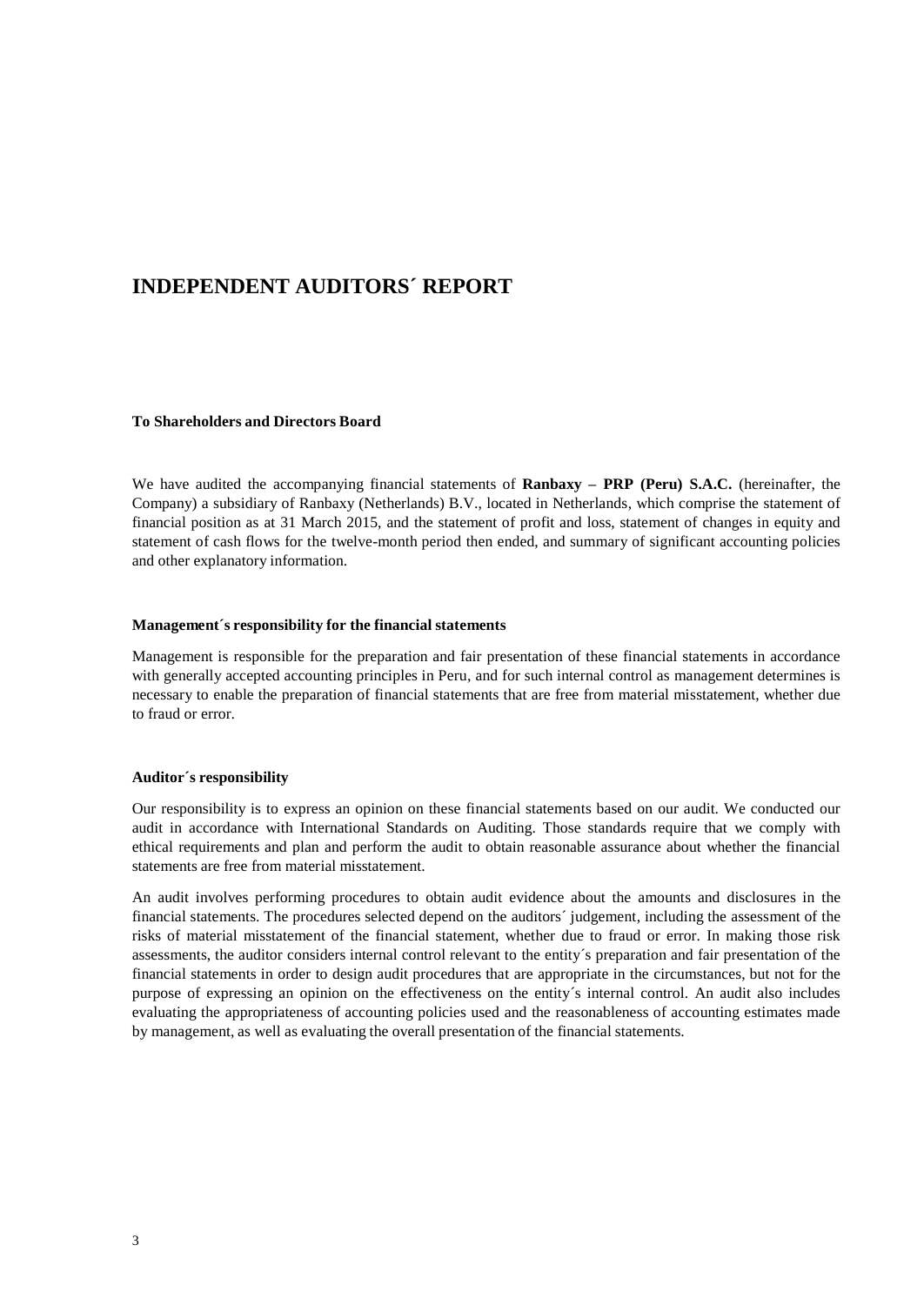## **INDEPENDENT AUDITORS´ REPORT (Continued)**

We believe that the audit evidence we have obtained is sufficient and appropriate to provide a basis for our audit opinion.

The accompanying financial statements have been prepared assuming that the Company will continue as a going concern. As discussed in Note 20 to the financial statements, the Company has suffered recurring losses and has a net capital deficiency. These conditions raise substantial doubt about its ability to continue as a going concern. Management's plans in regard to these matters are also described in Note 20. The financial statements do not include any adjustments relating to the recoverability and classification of asset carrying amounts or the amount and classification of liabilities that might result should the Company be unable to continue as a going concern.

#### **Opinion**

In our opinion, the financial statements present fairly, in all material respects, the financial position of the **Ranbaxy – PRP (Peru) S.A.C.** as at 31 March 2015, and its financial performance and cash flows for the twelve-month period then ended in accordance with generally accepted accounting principles in Peru.

15 May 2015

Lima, Peru

Mario Navarrete (Partner) Certified Public Accountant Matriculation N° 31092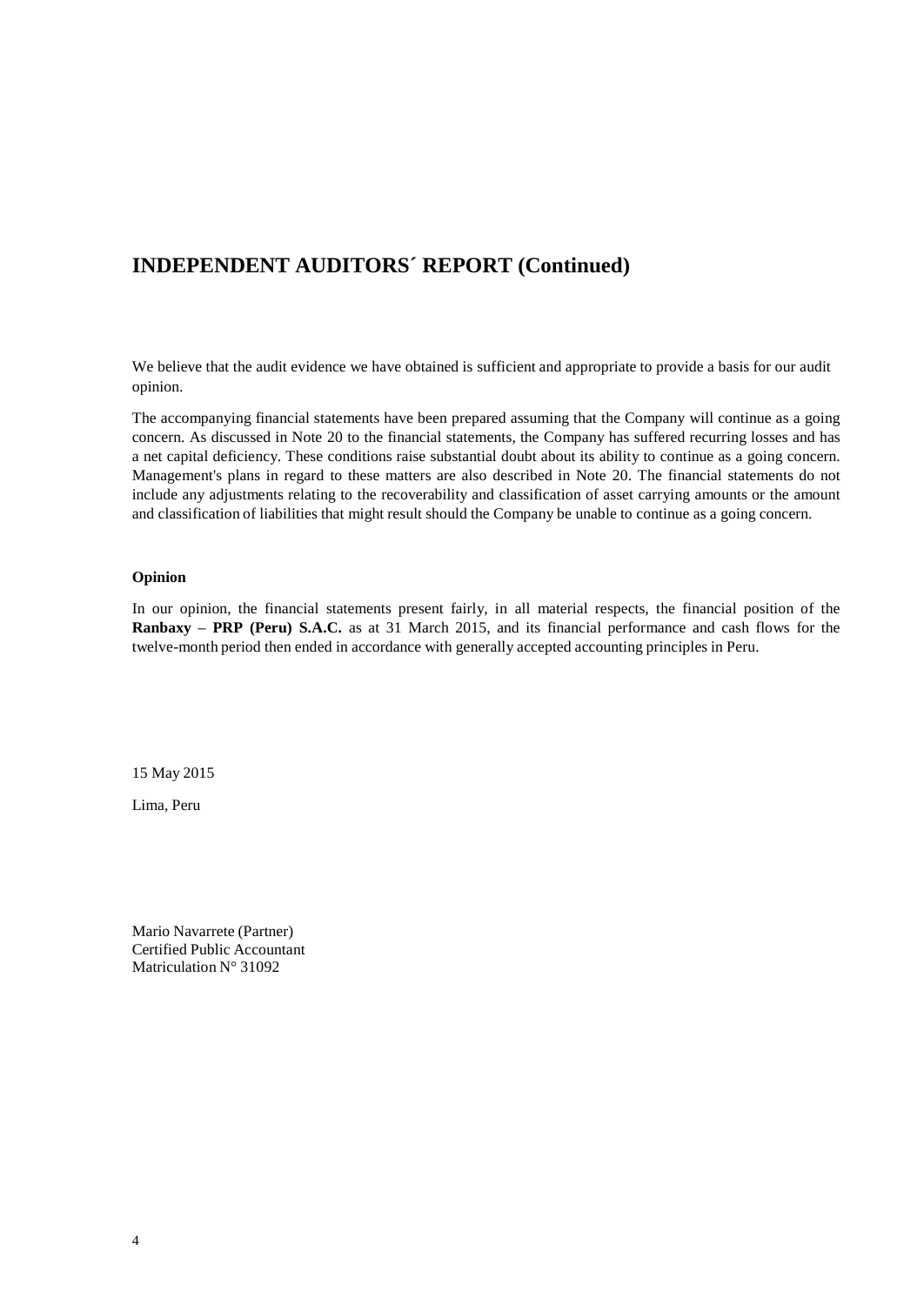### Statement of financial position As at 31 March 2015 and as at 31 March 2014

|                               | <b>Notes</b> | <b>March</b><br>2015 | <b>March</b><br>2014 |                                     | <b>Notes</b> | March<br>2015 | March<br>2014 |
|-------------------------------|--------------|----------------------|----------------------|-------------------------------------|--------------|---------------|---------------|
|                               |              | $S$ /.               | $S$ /.               |                                     |              | $S$ /.        | $S$ /.        |
| <b>Assets</b>                 |              |                      |                      | <b>Liabilities and Equity</b>       |              |               |               |
| <b>Current assets</b>         |              |                      |                      | <b>Current liabilities</b>          |              |               |               |
| Cash and cash equivalents     | 4            | 1,967,557            | 2,094,455            | Trade accounts payable              | 11           | 15,989        | 24,164        |
| Trade accounts receivable     |              | 225,676              | 755,534              | Payable - Related party             | 6            | 6,213,912     | 5,118,526     |
| Receivable – Related party    | h            |                      | 56,189               | Other accounts payable              | 12           | 260,068       | 293,024       |
| Other accounts receivable     |              | 12,808               | 54,521               |                                     |              |               |               |
| Inventories                   | 8            | 74,256               | 383,832              | <b>Total current liabilities</b>    |              | 6,489,969     | 5,435,714     |
| Recovery taxes                | 9            |                      | 911,761              |                                     |              |               |               |
|                               |              |                      |                      | <b>Equity</b>                       |              |               |               |
| <b>Total current assets</b>   |              | 2,280,297            | 4,256,292            | Share capital                       | 13           | 4,342,017     | 4,342,017     |
|                               |              |                      |                      | Legal reserve                       | 13           | 103,698       | 103,698       |
|                               |              |                      |                      | <b>Accumulated losses</b>           | 13           | (8,643,971)   | (5,606,832)   |
| Property, plant and equipment | 10           | 11,416               | 18,305               |                                     |              |               |               |
|                               |              |                      |                      | <b>Total Equity</b>                 |              | (4,198,256)   | (1,161,117)   |
| <b>Total assets</b>           |              | 2,291,713            | 4,274,597            | <b>Total Liabilities and Equity</b> |              | 2,291,713     | 4,274,597     |

See accompanying notes to the financial statements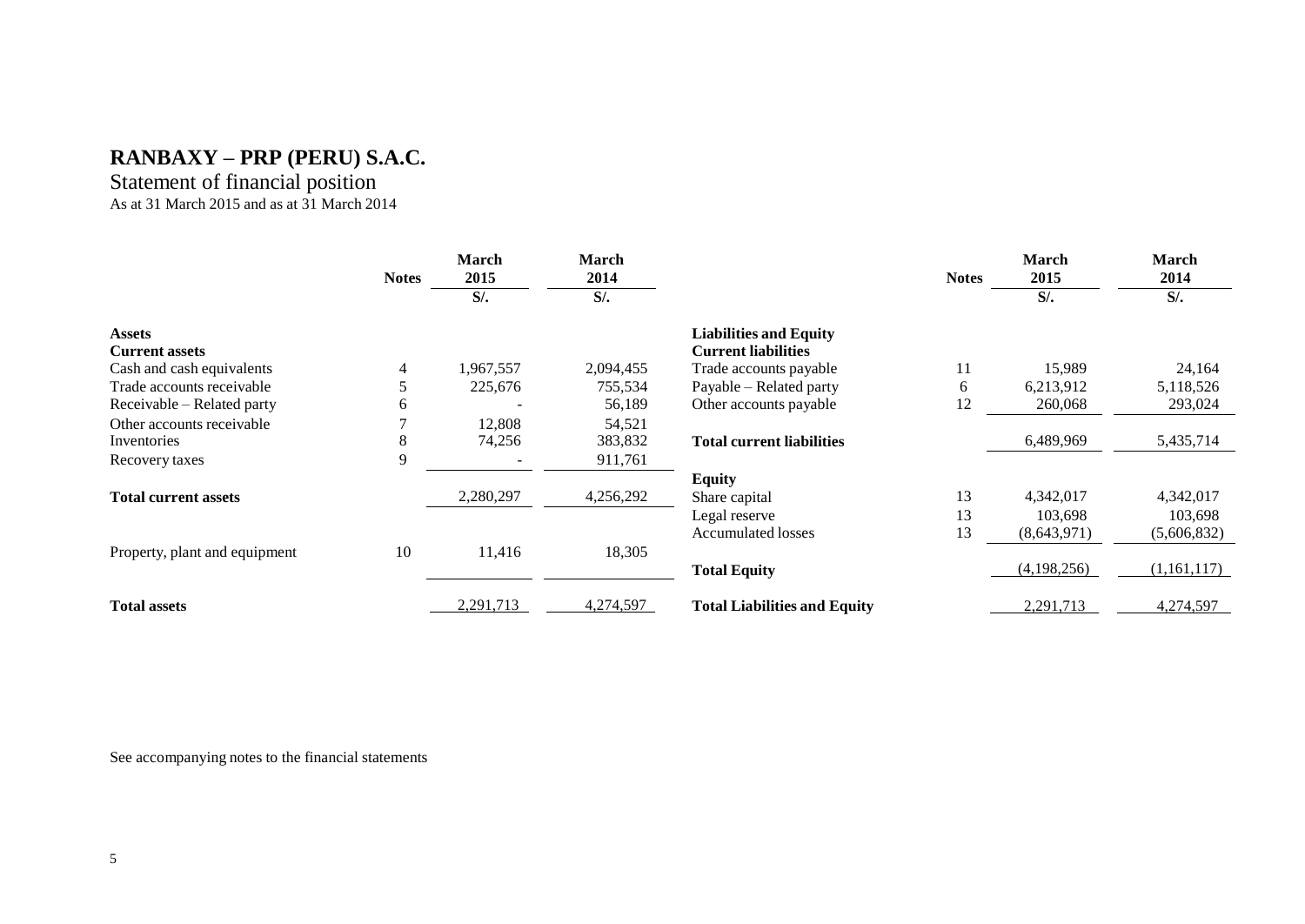### Statement of profit and loss

for the twelve-month period ended 31 March 2015 and for fifteen-month period ended 31 March 2014

|                                | <b>Notes</b> | March<br>2015 | March<br>2014 |
|--------------------------------|--------------|---------------|---------------|
|                                |              | $S$ /.        | $S$ /.        |
| Revenues                       |              | 691,326       | 4,694,526     |
| Cost of sales                  | 15           | (613,010)     | (2,975,967)   |
| <b>Gross profit</b>            |              | 78,316        | 1,718,559     |
| Administrative expenses        | 16           | (2,409,797)   | (1,542,640)   |
| Selling expenses               | 17           | (355, 446)    | (852, 506)    |
| <b>Operating (loss)/profit</b> |              | (2,686,927)   | (676, 587)    |
| Other income, net              |              | 47,243        | 87,028        |
| Financial expenses             |              | (4,340)       | (18,611)      |
| Income expenses                |              | 424           | 12,435        |
| Exchange differences, net      | 19           | (393, 539)    | (446, 801)    |
| Loss before income tax         |              | (3,037,139)   | (1,042,536)   |
| Income tax                     | 18           |               |               |
| <b>Net loss</b>                |              | (3,037,139)   | (1,042,536)   |

See accompanying notes to the financial statements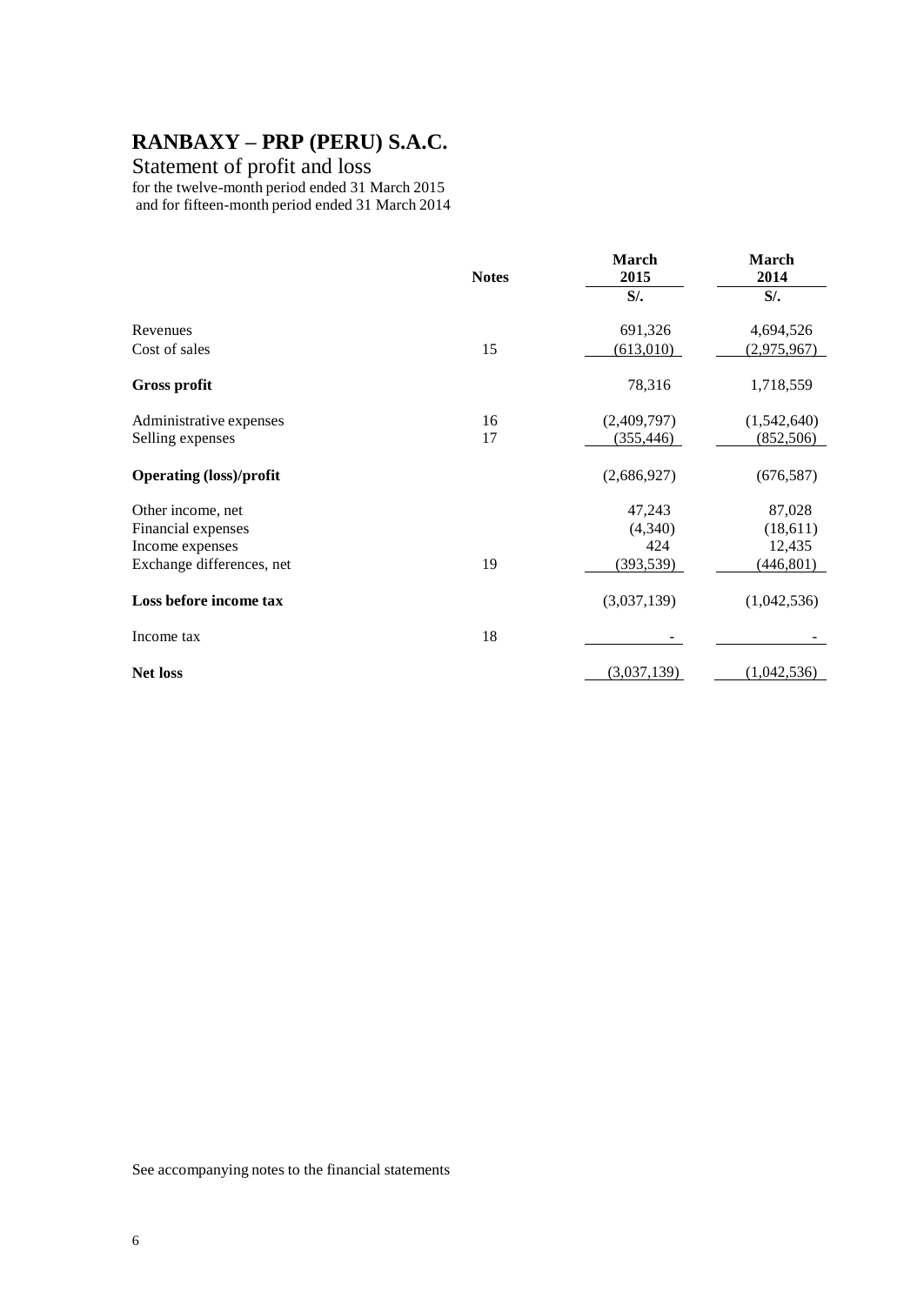### Statement of changes in equity

for the twelve-month period ended 31 March 2015 and for fifteen-month period ended 31 March 2014

|                                 | Number of<br><b>Shares</b><br>(In units) | <b>Share</b><br>Capital<br>$S$ /. | Legal<br><b>Reserve</b><br>$S$ /. | <b>Accumulated</b><br><b>Losses</b><br>$S$ . | <b>Total</b><br>$S$ /. |
|---------------------------------|------------------------------------------|-----------------------------------|-----------------------------------|----------------------------------------------|------------------------|
| Balance at 1° January 2013      | 4,129,977                                | 4,342,017                         | 103,698                           | (4, 564, 294)                                | (118,579)              |
| Net loss                        |                                          |                                   |                                   | (1.042.536)                                  | (1,042,536)            |
| <b>Balance at 31 March 2014</b> | 4,129,977                                | 4,342,017                         | 103,698                           | (5,606,830)                                  | (1,161,115)            |
| Net loss                        |                                          |                                   |                                   | (3,037,141)                                  | (3,037,141)            |
| <b>Balance at 31 March 2015</b> | 4,129,977                                | 4.342.017                         | 103,698                           | (8.643.971)                                  | (4,198,256)            |

See accompanying notes to the financial statements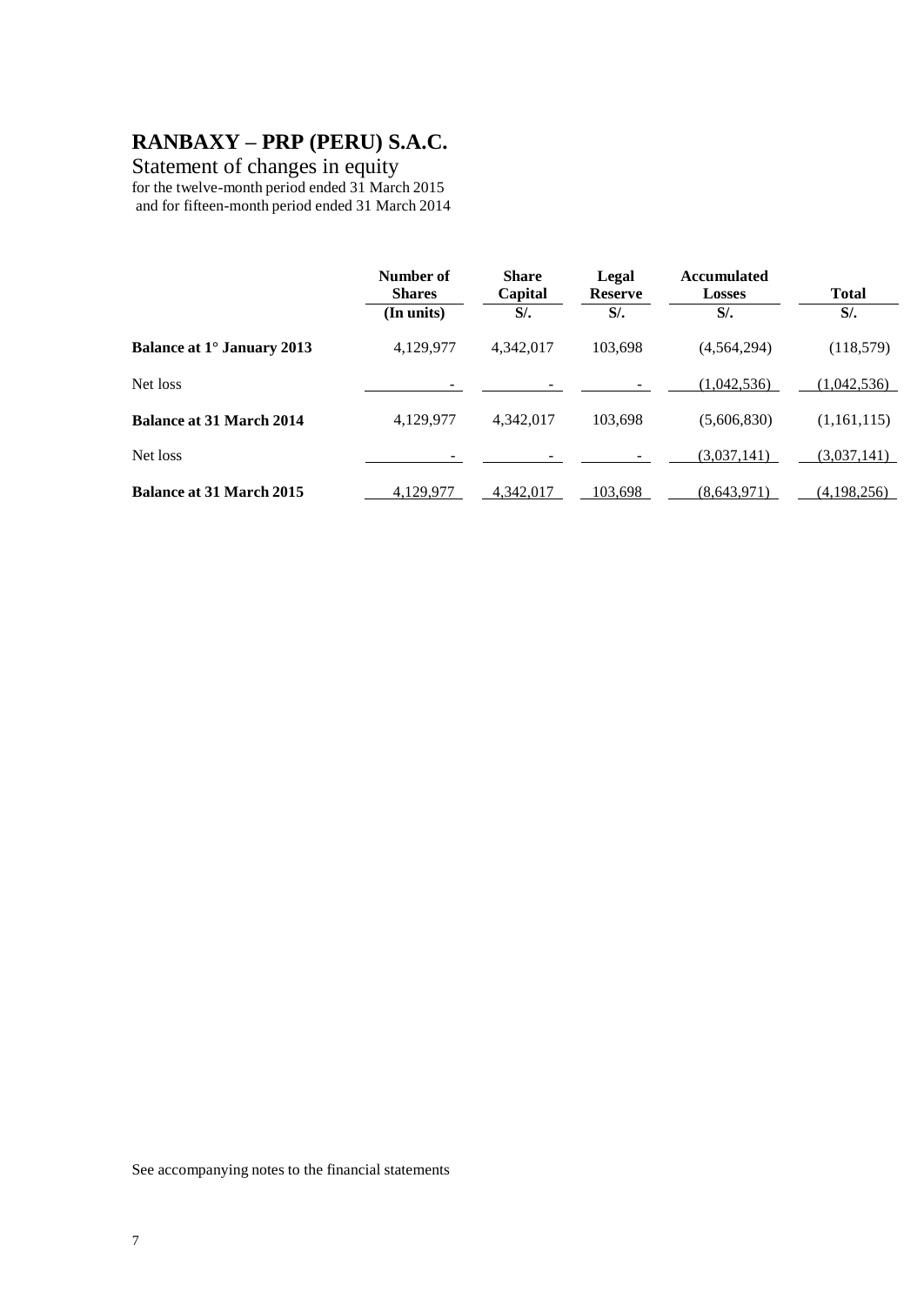### Statement of changes in equity

for the twelve-month period ended 31 March 2015 and for fifteen-month period ended 31 March 2014

|                                                                              | <b>March</b><br>2015 | <b>March</b><br>2014 |
|------------------------------------------------------------------------------|----------------------|----------------------|
|                                                                              | $S$ /.               | $S$ /.               |
| <b>Operating activities</b>                                                  |                      |                      |
| Collecting                                                                   | 1,345,623            | 7,687,209            |
| Payment to suppliers                                                         | (837, 477)           | (8,574,297)          |
| Payments of salary and social benefits                                       | (483, 665)           | (739, 719)           |
| Payments of taxes                                                            | (151, 379)           | (296, 225)           |
| Net cash flow (used in) provided by operating                                |                      |                      |
| activities                                                                   | (126,898)            | (1.923.032)          |
|                                                                              |                      |                      |
| <b>Investing activities</b><br>Acquisitions of property, plant and equipment |                      |                      |
|                                                                              |                      |                      |
| Net cash flow used in investing activities                                   |                      |                      |
| <b>Financing activities</b>                                                  |                      |                      |
| Borrowing from shareholder                                                   |                      |                      |
| Amortization of borrowings                                                   |                      |                      |
| Net cash flow (used in) financing                                            |                      |                      |
| activities                                                                   |                      |                      |
| Exchange differences, net                                                    |                      |                      |
|                                                                              |                      |                      |
| (Decrease) /Increase in cash                                                 | (126,898)            | (1,923,032)          |
| Cash and cash equivalents at beginning of period                             | 2,094,455            | 4,017,487            |
| Cash and cash equivalents at final of period                                 | 1,967,557            | 2,094,455            |
|                                                                              |                      |                      |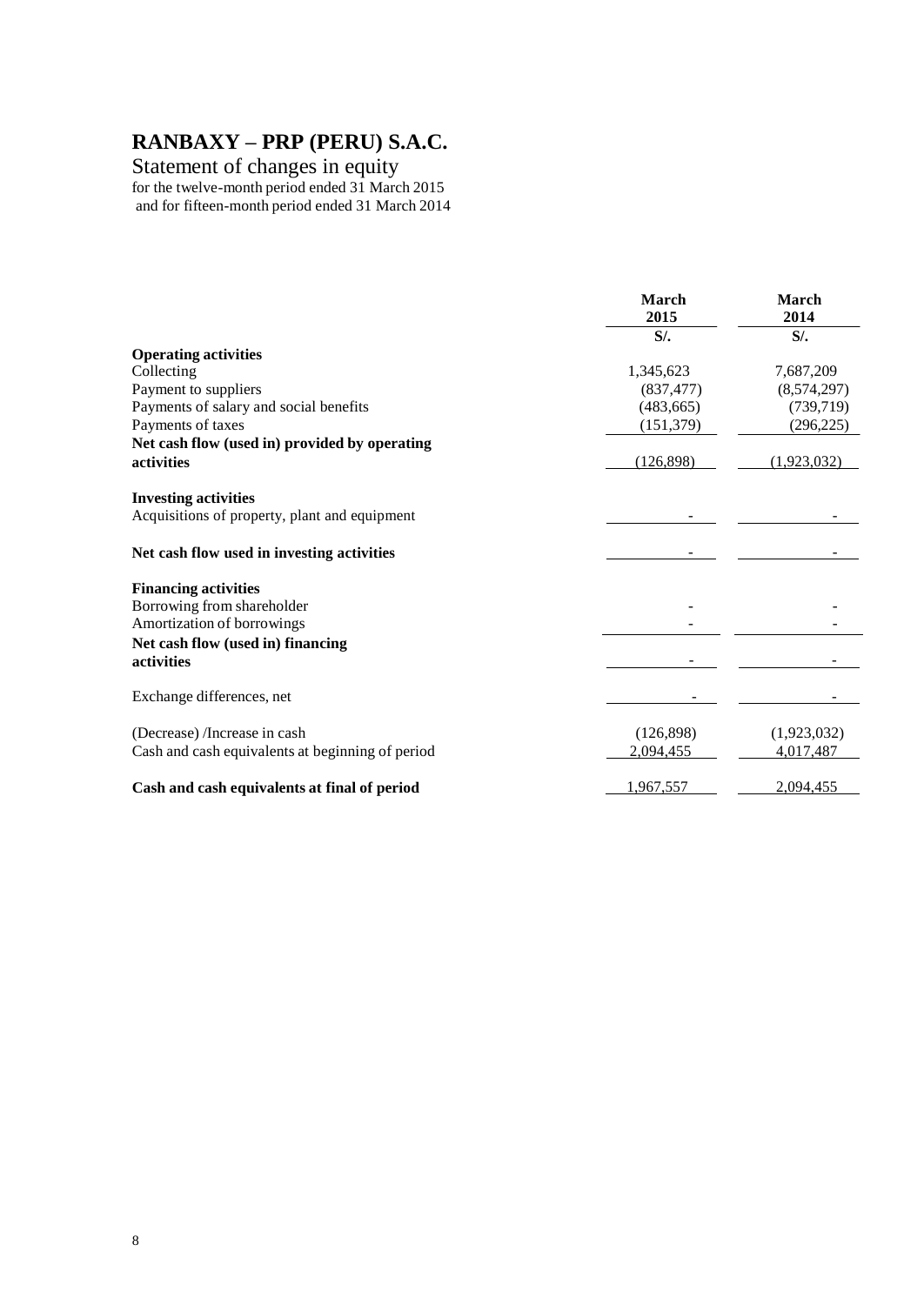### Notes to financial statements

As at 31 March 2015 and as at 31 March 2014

#### **1. CORPORATE INFORMATION**

Ranbaxy – PRP (Peru) S.A.C. (hereinafter, the Company), was incorporated on December 1999, at Lima, Peru, under the Societies Act. Company started operations in 1999 and it's a subsidiary of Ranbaxy (Netherlands) B.V., located at Netherlands, which has 99.9999% of shares.

Legal address of Company is at 534 Dos de Mayo Avenue, District of Miraflores, Lima, Peru.

#### **Description of operations**

The company is authorized to perform activities such as manufacturing, preparing, packaging, purchasing, selling, distribution, import, export and trading healthcare consumer products, medical instruments, hospital supplies and animal healthcare products. Currently, the company imports and trades human healthcare consumer products, mainly, antibiotics, cardiovascular products and retroviral, mostly in the local market.

#### **Approval of financial statements**

Financial statements as at 31 March 2014 were approved by General Meeting of Shareholders dated 10 April 2014.

Financial statements as at 31 March 2015 has been issued with the authorization of the Company's Management on 20 April 2015, and will submitted for approval to the Board of Directors and the General Meeting of Shareholders within the deadlines established by law. In opinion of Management, the Board of Directors and General Meeting of Shareholders will approve these financial statements without changes.

#### **2. SIGNIFICANT ACCOUNTING POLICIES**

Significant accounting policies applied by the Company in the record of operations, as well as in the preparation and presentation of financial statements are as follows:

#### **2.1 Basis of preparation and presentation**

The financial statements are prepared and presented in accordance with generally accepted accounting principles (GAAP) in Peru, which correspond to the international financial reporting standards (IFRS), international standards of accounting (IAS), standards issued by the Interpretations Committee IFRS (IFRIC), and the previous standards issued by the Interpretations Committee IAS (SIC), duly formalized by the Peruvian Accounting Standards Board (Consejo Normativo de Contabilidad in Spanish) through resolutions.

Financial statements has been prepared based on historical cost, and they are presented in Nuevos Soles.

#### **2.2 Main principles and accounting practice**

#### **a) Financial instruments**

The preparation of financial statements in accordance with generally accepted accounting principles in Peru requires Management to make estimates and assumptions to determine the amounts of assets and liabilities and the amounts of revenues and expenses, and of contingent assets and liabilities at the date of the financial statements. If these estimates and assumptions vary in the future as a result of changes in circumstances and conditions under which they were based, the effect of such changes is recognized in profit or loss at the time such changes are identified and their effects.

The main estimates related to financial statements correspond: i) estimate of allowance for doubtful accounts; ii) allowances for impairment of inventories; iii) estimate of useful life assigned to property, plant and equipment; iii) the recoverability of income tax.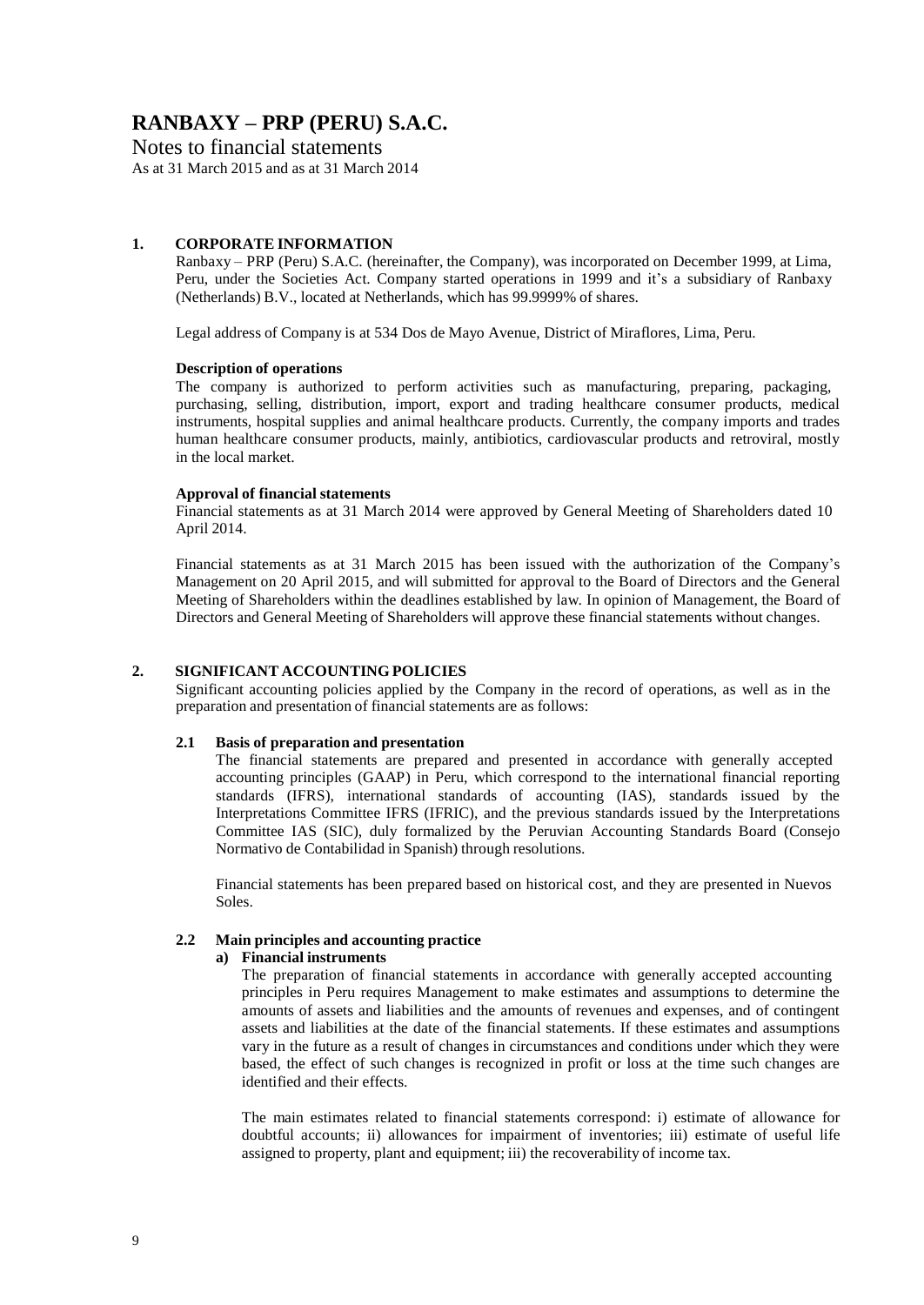Notes to financial statements

As at 31 March 2015 and as at 31 March 2014

Management has exercised its critical judgment by apply accounting policies in preparing the financial statements, as described in the respective accounting policies.

Financial instruments are defined as any contract resulting a financial asset and, by other hand, a financial liability or an equity instrument in another company.

The financial assets and liabilities included in the statement of financial position are: i) cash and cash equivalents, ii) accounts receivable, iii) accounts payable. The accounting policies for recognition and measurement are described in the corresponding notes of accounting policies.

Financial instruments are classified as assets, liabilities or equity instrument, according to the substance of any contractual arrangement from which they originate. Interests, profit and losses generated by a financial instrument classified as a liability, are recorded as expenses or earnings in the Statement of profit and loss. Financial instruments are offset when the Company has a legal right to do so and Management intends to pay them on a net basis, or to realize the asset and pay the liability simultaneously.

In the opinion of management, the balances of financial assets and liabilities at 31 March 2015 do not differ significantly from their fair values on the market.

#### **b) Cash and cash equivalent**

Cash and cash equivalent comprise cash at banks and on hand.

#### **c) Inventory**

Inventories are recorded at lower of than the cost or net realizable value. The cost has been determined using the weighted average cost method. Inventories in transit are recorded at cost, using the specific identification method.

The net realizable value is the selling price estimated in the normal course of operations less relevant selling expenses.

The estimate for impairment of inventories is determined specifically according to whether there is obsolete merchandise and not proper for sale and, according to analysis of the management. This estimate is charged to profit and loss.

#### **d) Property, plant and equipment**

Property, plant and equipment are stated at cost, net of accumulated depreciation and accumulated impairment, if any.

The initial cost comprises its purchase price, and any other costs directly attributable to locating and rendering the assets fit to use. Disbursements incurred after assets have been put to use, such as repairs and the cost of maintenance and refurbishments are charged to results of period in which the costs are incurred. If it can be demonstrated clearly that such disbursement will result in future benefits deriving from use assets beyond their original performance standard, these are capitalized as an additional cost to assets.

Repairs and maintenance costs are recognized in the results of period as incurred. An item of property, plant and equipment and any significant part initially recognized is derecognized upon disposal or when no future economic benefits are expected from its use or disposal. Any gain or loss arising on derecognition of the asset (calculated as the difference between the net disposal proceeds and the carrying amount of the asset) is included in the Statement of profit and loss when the asset is derecognized.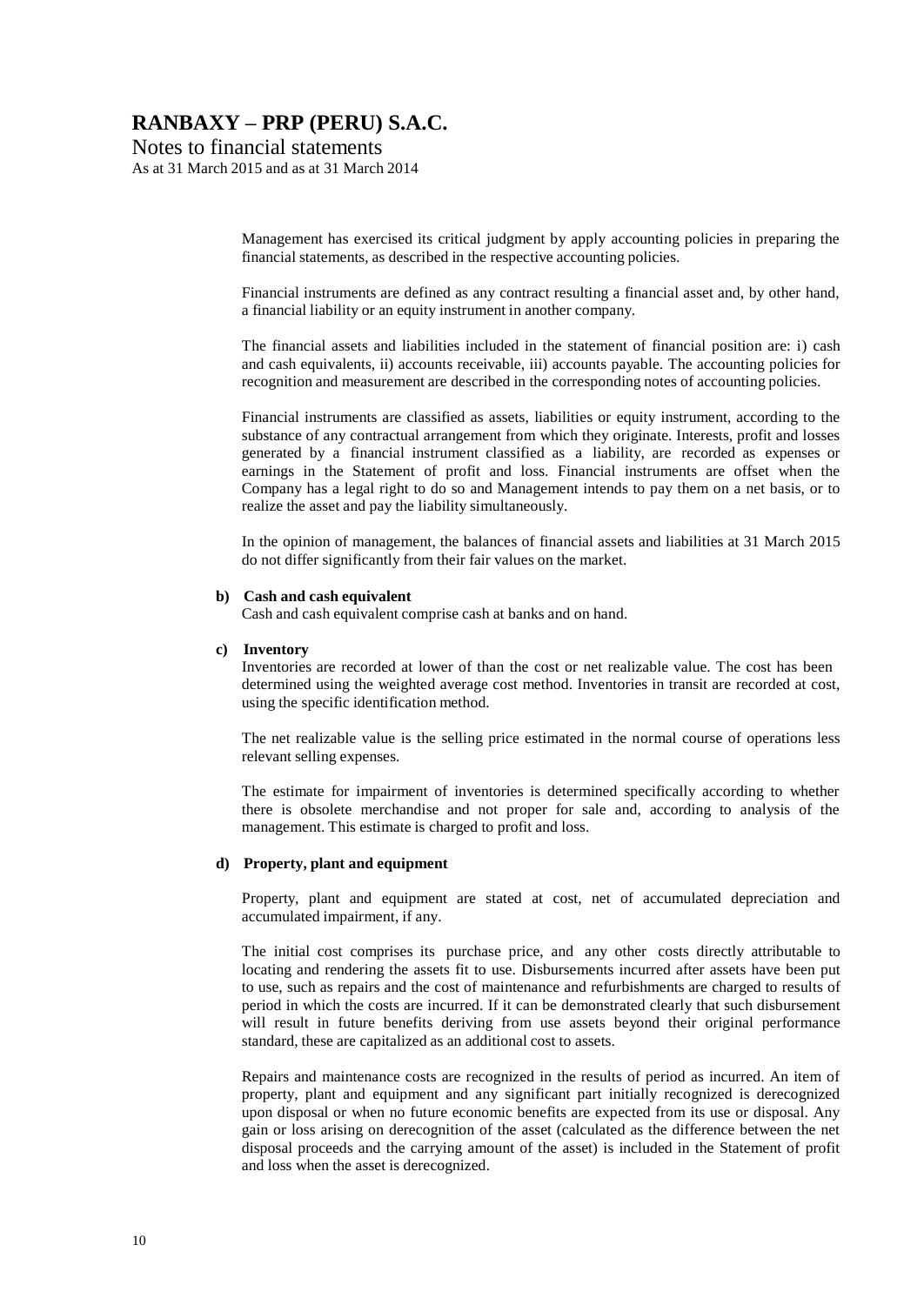Notes to financial statements

As at 31 March 2015 and as at 31 March 2014

Depreciation is calculated on a straight-line basis over the estimated useful lives of the assets as follows:

| Vehicles           | 20 %   |
|--------------------|--------|
| Furniture          | $10\%$ |
| Computer equipment | 20 %   |
| Other equipment    | $10\%$ |

#### **e) Impairment loss**

Company assesses, at each reporting date, whether there is an indication that an asset may be impaired. If any indication exists, or when annual impairment testing for an asset is required, Company estimates the asset's recoverable amount.

When the carrying amount of an asset exceeds its recoverable amount, the asset is considered impaired and is written down to its recoverable amount.

Impairment losses of continuing operations are recognized in the Statement of profit and loss.

#### **f) Leases**

The determination of whether an arrangement is (or contains) a lease is based on the substance of the arrangement at the inception date. The arrangement is assessed for whether fulfillment of the arrangement is dependent on the use of a specific asset or assets or the arrangement conveys a right to use the asset or assets, even if that right is not explicitly specified in an arrangement.

Operating lease payments are recognized as an operating expense in Statement of profit and loss on a straight-line basis over the lease term.

Leases in which Company does not receive substantially all the risks and benefits of ownership of an asset are classified as operating leases.

#### **g) Trade accounts payable**

The trade payables are obligations to pay for goods or services purchased from suppliers in the normal course of business. Accounts payable are classified as current liabilities if payment should be made within a year or less, otherwise, are presented as non-current liabilities.

#### **h) Provisions**

Provisions are recognized when Company has a present obligation (legal o constructive) as a result of a past event, it is probable that an outflow of resources embodying economic benefits will be required to settle the obligation and a reliable estimate can be made of the amount of the obligation. Provisions are reviewed every fiscal year and adjusted to reflect the best estimate available as at reporting date. When the effect of the value of money in the time is significant, the provision is the present value of the disbursement expected to be incurred to pay.

#### **i) Income tax**

#### *Current income tax*

Current income tax is calculated based on taxable net profit, which is determined according to current tax rules, and it may be different to accounting principles.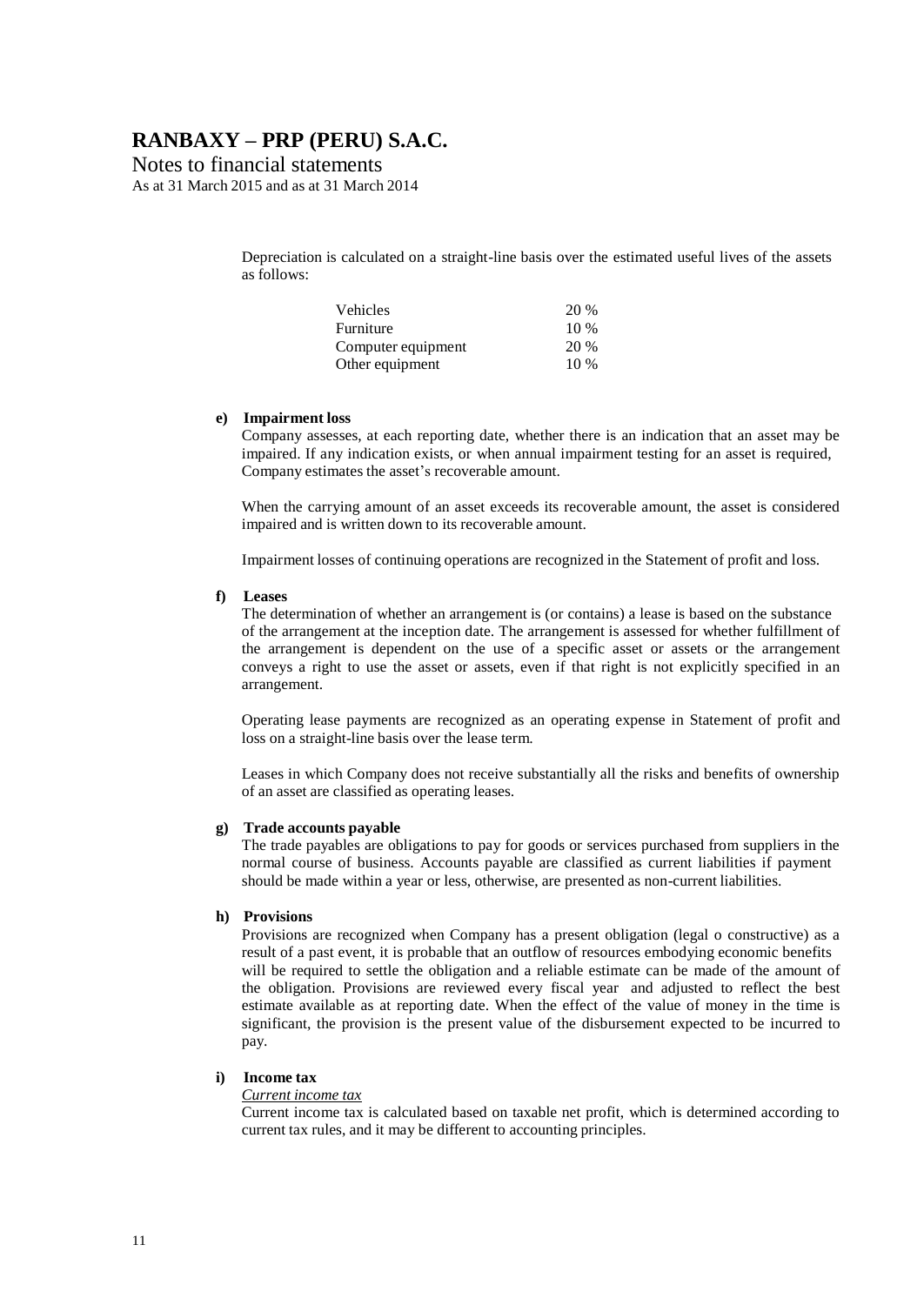Notes to financial statements As at 31 March 2015 and as at 31 March 2014

#### *Deferred tax*

Deferred tax is provided using the liability method on temporary differences between the tax bases of assets and liabilities and their carrying amounts for financial reporting purposes at the reporting date.

Deferred tax liabilities are recognized for all taxable temporary differences, except for certain circumstances as business combinations and related parties.

Deferred tax assets are recognized for all deductible temporary differences, the carry forward of unused tax credits and any unused tax losses. Deferred tax assets are recognized to the extent that it is probable that taxable profit will be available against which the deductible temporary differences, and the carry forward of unused tax credits and unused tax losses can be utilized, except for certain circumstances as business combinations and related parties.

The carrying amount of deferred tax assets is reviewed at each reporting date and reduced to the extent that it is no longer probable that sufficient taxable profit will be available to allow all or part of the deferred tax asset to be utilized. Unrecognized deferred tax assets are re-assessed at each reporting date and are recognized to the extent that it has become probable that future taxable profits will allow the deferred tax asset to be recovered.

Deferred tax assets and liabilities are measured at the tax rates that are expected to apply in the year when the asset is realized or the liability is settled, based on tax rates (and tax laws) that have been enacted or substantively enacted at the reporting date.

#### **j) Contingencies**

Contingent liabilities are not recognized in the financial statements. These are revealed in a note to the financial statements, unless there is little likelihood of cash flow resulting.

Contingent assets are not recorded in the financial statements, but are revealed when it is probable that cash flow occurs.

Items treated previously as contingent liabilities or contingent assets, should be recognized in the financial statements of the period in which occurs the change of probabilities, i.e. when in the case of liabilities is determined to be likely or virtually safe in case of assets.

#### **k) Employee benefits**

#### *Employee profit sharing*

Company recognizes a provision related to Employee profit sharing, based on taxable profit before income tax. This Employee profit sharing is calculated based on to apply a rate over taxable profit before income tax. This provision is recognized as part of personnel expenses, based on function of workers.

#### *Termination benefits*

Termination benefits are paid when labor relation is interrupted before date of retirement o when an employee resigns voluntarily. Benefits with maturity in exceed 12months after reporting date, are discounted to present value.

#### *Gratifications*

Company recognizes gratifications and it is corresponds provisions based on current labor dispositions in Peru. Gratifications correspond to an amount equivalent to two salaries in a year to be paid on July and December in each year.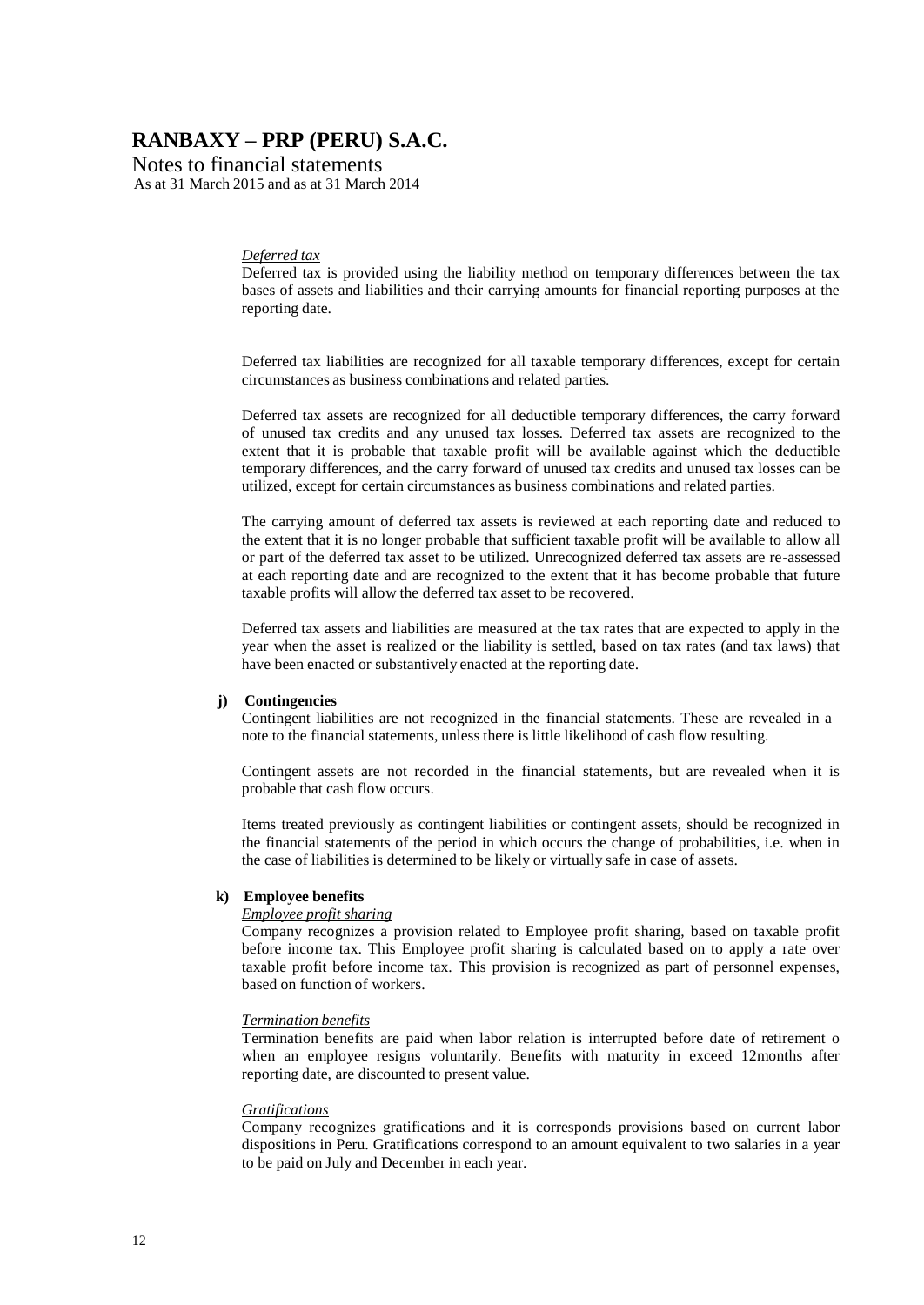Notes to financial statements

As at 31 March 2015 and as at 31 March 2014

#### **l) Recognition of revenue, costs and expenses**

Revenue is recognized to the extent that it is probable that the economic benefit will flow to the Company and the revenue can be reliably measured, regardless of when the payment is being made. Revenue is measured at the fair value of the consideration received or receivable, taking into account contractually defined terms of payment and excluding taxes or duties.

The specific recognition criteria described below must also be met before revenue is recognized.

#### *Sales of goods*

Revenue from sales of goods are recognized in the results of period when goods are delivered and risk and benefits related of products are transferred to the customer and it is probable that the economic benefits associated to transaction will flow to the Company.

#### *Costs and expenses*

The cost of sales is recorded in the results of period when goods are delivered at the same time when revenues are recognized. Expenses are recorded in the results of period when accrual, without consider when they are paid.

#### **m) Foreign currency transactions**

- *- Functional currency and presentation currency,* Company prepares and presents its financial statements in Nuevos Soles, which corresponds to its functional currency. The functional currency corresponds to primary economic environment in which the Company operates.
- *- Transactions and balances,* transactions in currencies other than the functional currency are translated into the functional currency at the exchange rate prevailing at the date of the transactions. Balances in foreign currency have been valued according to the stated in note 3. Differences due to adjustment of balances of assets and liabilities in foreign currencies, recorded at exchange rate when operations arise and exchange rate at the date of balance sheet are recognized in the results of period.

### **3. NEW ACCOUNTING STANDARDS ISSUED INTERNATIONALLY**

- a) New accounting standards and interpretations no affected significantly amounts reported and disclosures current period.
	- *-* AmendmentsIFRS 10, IFR 12 and IAS 27: AmendmentsIFRS 10 provide definitions on investment entity and require comply with several requirements New requirements of disclosures of IFRS 12 and IAS 27.
	- *-* AmendmentsIAS 32: New requirements related to compensation of financial assets and liabilities. No major impact is relevant to Company, according to assessment of management.
	- *-* AmendmentsIAS 36: No major impact on no financial assets according to assessment of management.
	- *-* AmendmentsIAS 39: Amendments related to hedge accounting and fair value. Company have not hedge instruments and therefore it is not applicable.
	- *-* Amendment IAS 19: Benefit plans are affected due to contributions of employees.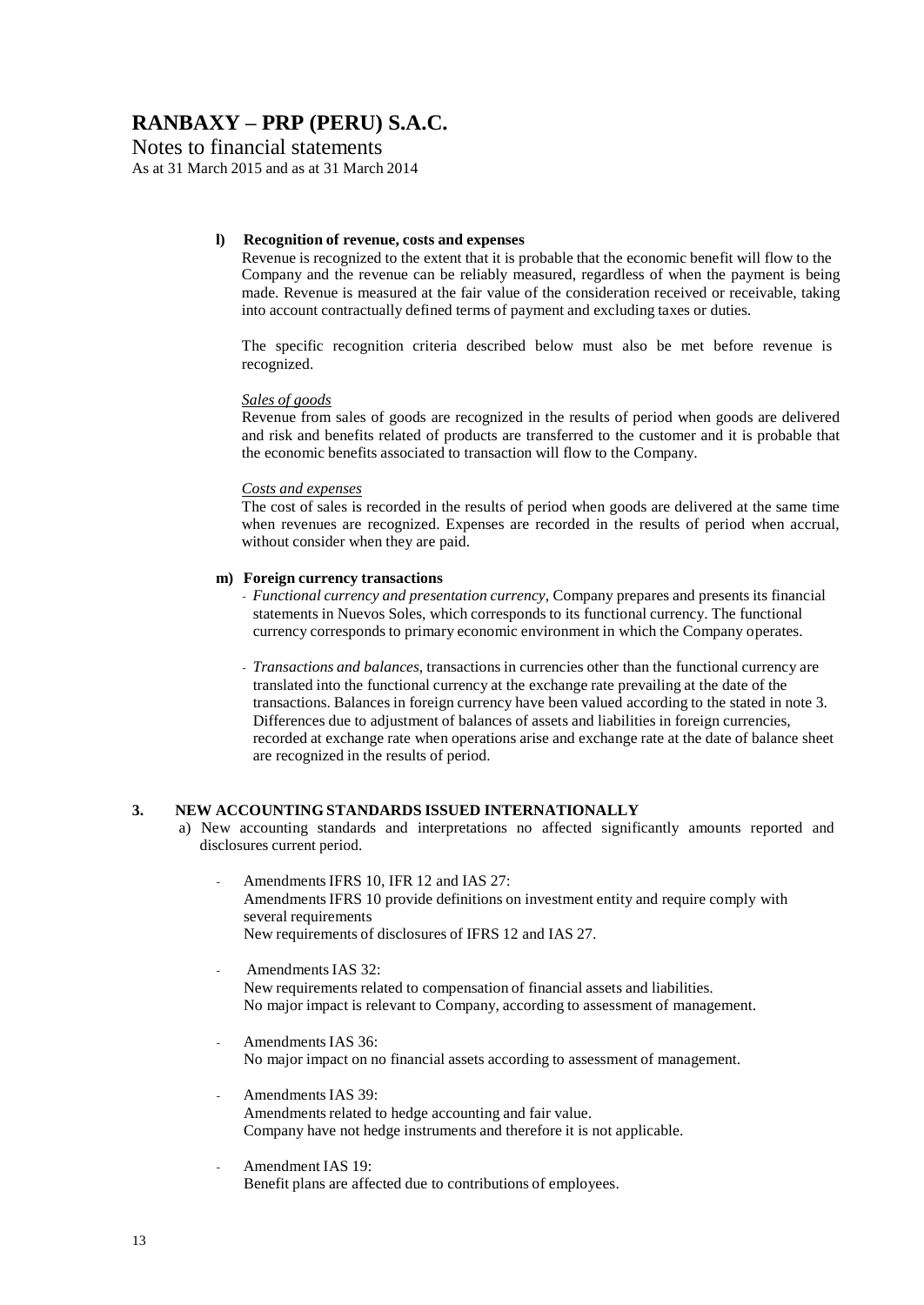### Notes to financial statements

As at 31 March 2015 and as at 31 March 2014

Management consider that applying of these amendments will have no significant impact on financial statements.

- b) New standards and interpretations to be applied after date of financial statements
	- *-* IFRS 9 financial instruments: Effective since 1 January 2017.
	- *-* AmendmentsIAS 16 and IAS 41: Effective since 1 January 2016.
	- *-* Amendment IAS 27: Effective since 1 January 2016.
	- *-* AmendmentsIFRS 11: Effective since 1 January 2016.
	- *-* AmendmentsIAS 16 and IAS 38: Effective since 1 January 2016.
	- *-* IFRS 15: Effective since 1 January 2017.
	- *-* AmendmentsIFRS 14: Effective since 1 January 2016.

### **4. CASH AND CASH EQUIVALENTS**

This item comprises:

|                   | <b>March</b><br>2015<br>$S$ . | <b>March</b><br>2014<br>$S$ . |
|-------------------|-------------------------------|-------------------------------|
| Cash on hand      | 500                           | 3,000                         |
| Cash at banks     | 1,547,866                     | 1,710,632                     |
| Guarantee account | 419,191                       | 380,823                       |
|                   | 1,967,557                     | 2,094,455                     |

Cash at banks earns interest at rates based on daily bank deposits rates. Current accounts correspond to balances held in local banks, in local and foreign currencies, and freely available.

Guarantee account corresponds to guarantees are for tenders.

#### **5. TRADE ACCOUNTS RECEIVABLE**

#### This item comprises:

|                                        | <b>March</b><br>2015<br>$S$ /. | <b>March</b><br>2014<br>$S$ /. |
|----------------------------------------|--------------------------------|--------------------------------|
| Invoices                               | 1,677,324                      | 1,733,486                      |
| <b>Notes</b>                           | 359,186                        | 383,493                        |
|                                        | 2,036,510                      | 2,116,979                      |
| Less: Allowances for doubtful accounts | (1,810,834)                    | (1,361,445)                    |
|                                        | 225,676                        | 755,534                        |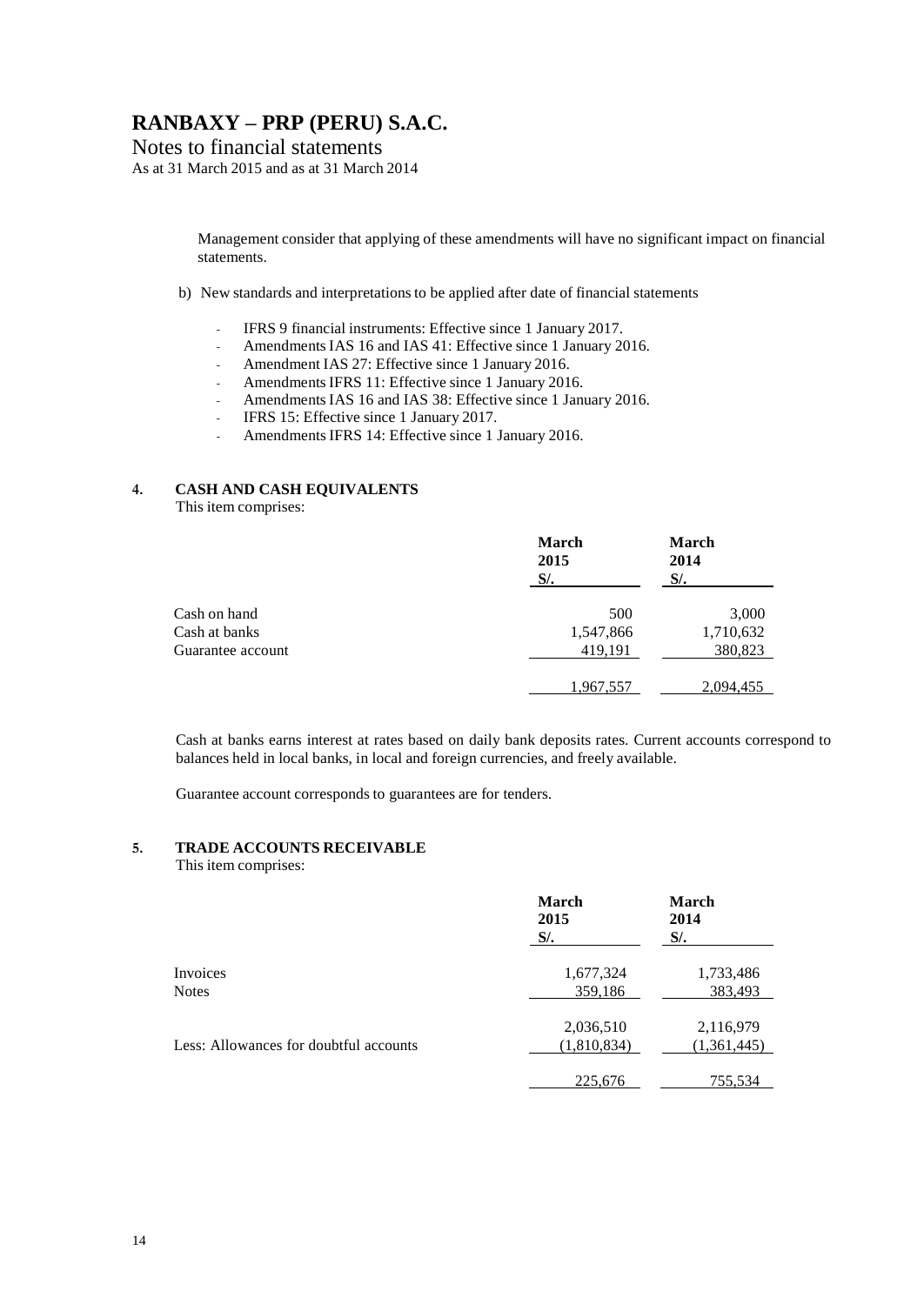### Notes to financial statements

As at 31 March 2015 and as at 31 March 2014

Trade receivables are non-interest bearing and are generally on current maturities.

Summary of aging of accounts receivable:

|                             | <b>March</b><br>2015<br>$S$ /. | <b>March</b><br>2014<br>$S$ . |
|-----------------------------|--------------------------------|-------------------------------|
| In maturity date            | 138,840                        | 285,978                       |
| Maturity 30 days            |                                | 1,489                         |
| Maturity 30 days to 90 days |                                | 75,830                        |
| Maturity more than 90 days  | 1,897,670                      | 1,753,682                     |
| Final balance               | 2,036,510                      | 2,116,979                     |

In the opinion of Management, the allowances for doubtful accounts at 31 March 2015, determined according to the criteria indicated in note 2 (e), is sufficient to cover any potential losses arising from uncollectable trade receivables.

#### **6. RELATED PARTY TRANSACTIONS**

Operations related to two related parties corresponds to:

|                                 |                          | Sales $(S/\lambda)$      |                          | <b>Acquisitions of</b><br>inventory $(S1)$ |           | Shareholder's loan<br>$(S/\lambda)$ |  |
|---------------------------------|--------------------------|--------------------------|--------------------------|--------------------------------------------|-----------|-------------------------------------|--|
|                                 | 2015                     | 2014                     | 2015                     | 2014                                       | 2015      | 2014                                |  |
| Ranbaxy Laboratories<br>Limited | $\overline{\phantom{0}}$ | $\overline{\phantom{a}}$ | 576.432                  | 375.561                                    | -         |                                     |  |
| Ranbaxy (Netherlands)<br>B.V.   | -                        | $\overline{\phantom{a}}$ | $\overline{\phantom{a}}$ |                                            | 1,702,800 | 1.546.050                           |  |

Balances as at 31 March 2015 and 31 March 2014 are as follow:

|                                                                                                                      | March<br>2015<br><i>S/.</i> | March<br>2014<br>$S$ . |
|----------------------------------------------------------------------------------------------------------------------|-----------------------------|------------------------|
| $Receivable - Related party$<br>Ranbaxy (Netherlands) B.V.                                                           |                             | 56,189                 |
| Payable – Related parties<br>Ranbaxy Laboratories Limited - Commercial<br>Ranbaxy (Netherlands) B.V. - No Commercial | 4,511,112<br>1.702.800      | 3,572,476<br>1,546,050 |
|                                                                                                                      | 6,213,912                   | 5,118,526              |

In general, transactions with related party have been made in the normal course of operations and, in the opinion of management, were made based on arm's length principle.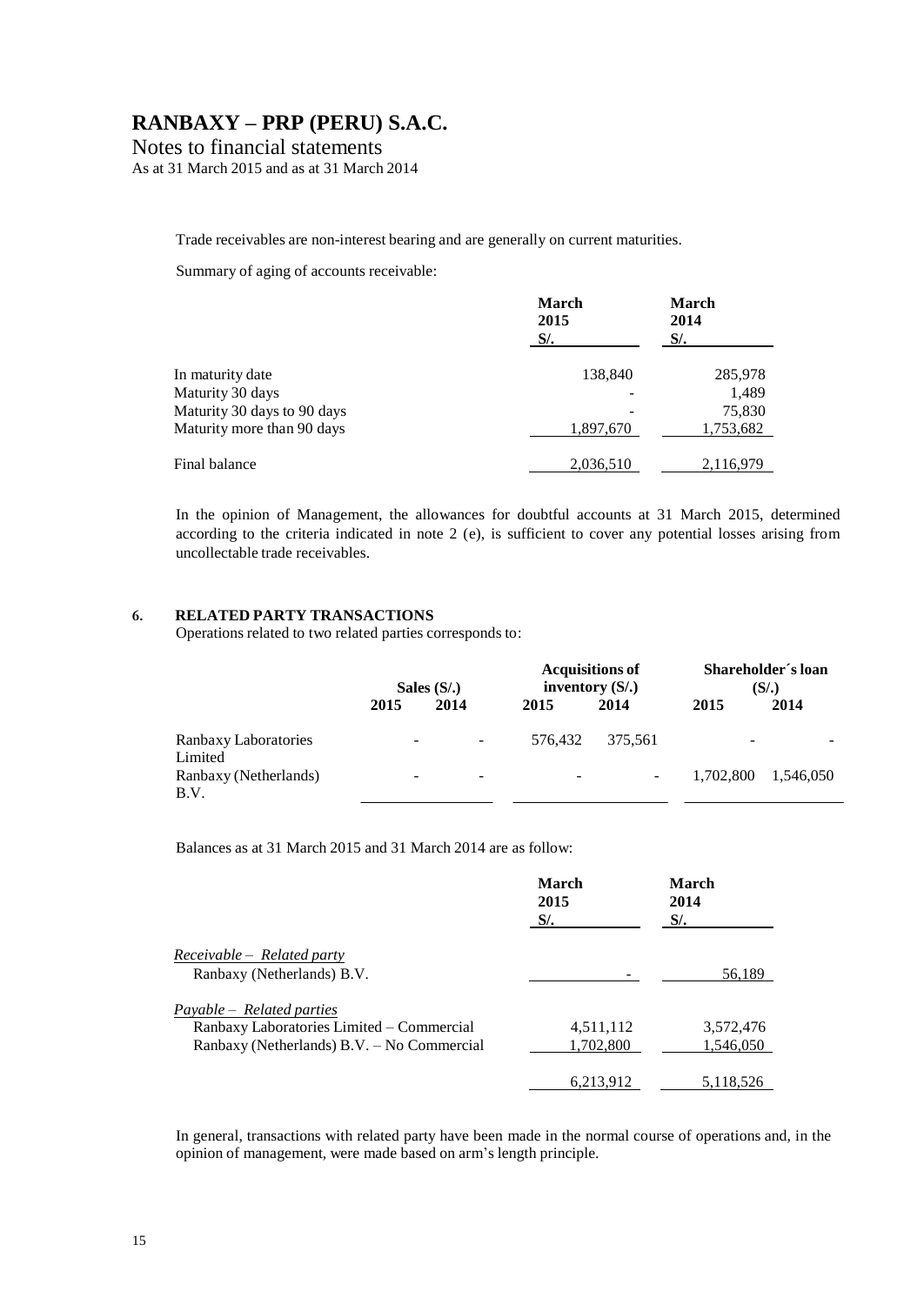### Notes to financial statements

As at 31 March 2015 and as at 31 March 2014

At 31 March 2015 and 31 March 2014, receivables and payables correspond to transactions with Ranbaxy Laboratories Limited. Likewise, Company has received borrowings from Ranbaxy (Netherlands) B.V. USD 550,000.

#### **7. OTHER ACCOUNTS RECEIVABLE**

This item comprises:

|                         | March<br>2015<br>$S$ /. | March<br>2014<br>$S$ . |
|-------------------------|-------------------------|------------------------|
| Guarantee deposits      | 12,808                  | 11,676                 |
| Claims of third parties |                         | 23,043                 |
| Others                  |                         | 19,802                 |
|                         | 12,808                  | 54,521                 |

#### **8. INVENTORY**

This item comprises:

|                                                | <b>March</b><br>2015<br>$S$ /. | <b>March</b><br>2014<br>$S$ /. |
|------------------------------------------------|--------------------------------|--------------------------------|
| Merchandise<br>Merchandise in transit          | 348,366                        | 410,247<br>71,418              |
| Less: Allowances for impairment of merchandise | 348,366<br>(274, 110)          | 481,665<br>(97, 833)           |
|                                                | 74.256                         | 383.832                        |

### **9. TAXES RECOVERABLE**

This item comprises:

|                                                 | <b>March</b><br>2015<br>$S$ /. | <b>March</b><br>2014<br>$S$ . |         |
|-------------------------------------------------|--------------------------------|-------------------------------|---------|
| Credit for income tax balance                   |                                |                               | 246,767 |
| Credit balance with temporary tax on net assets |                                |                               | 80,424  |
| Tax credit for general sales tax                |                                |                               | 584,570 |
|                                                 |                                |                               | 911,761 |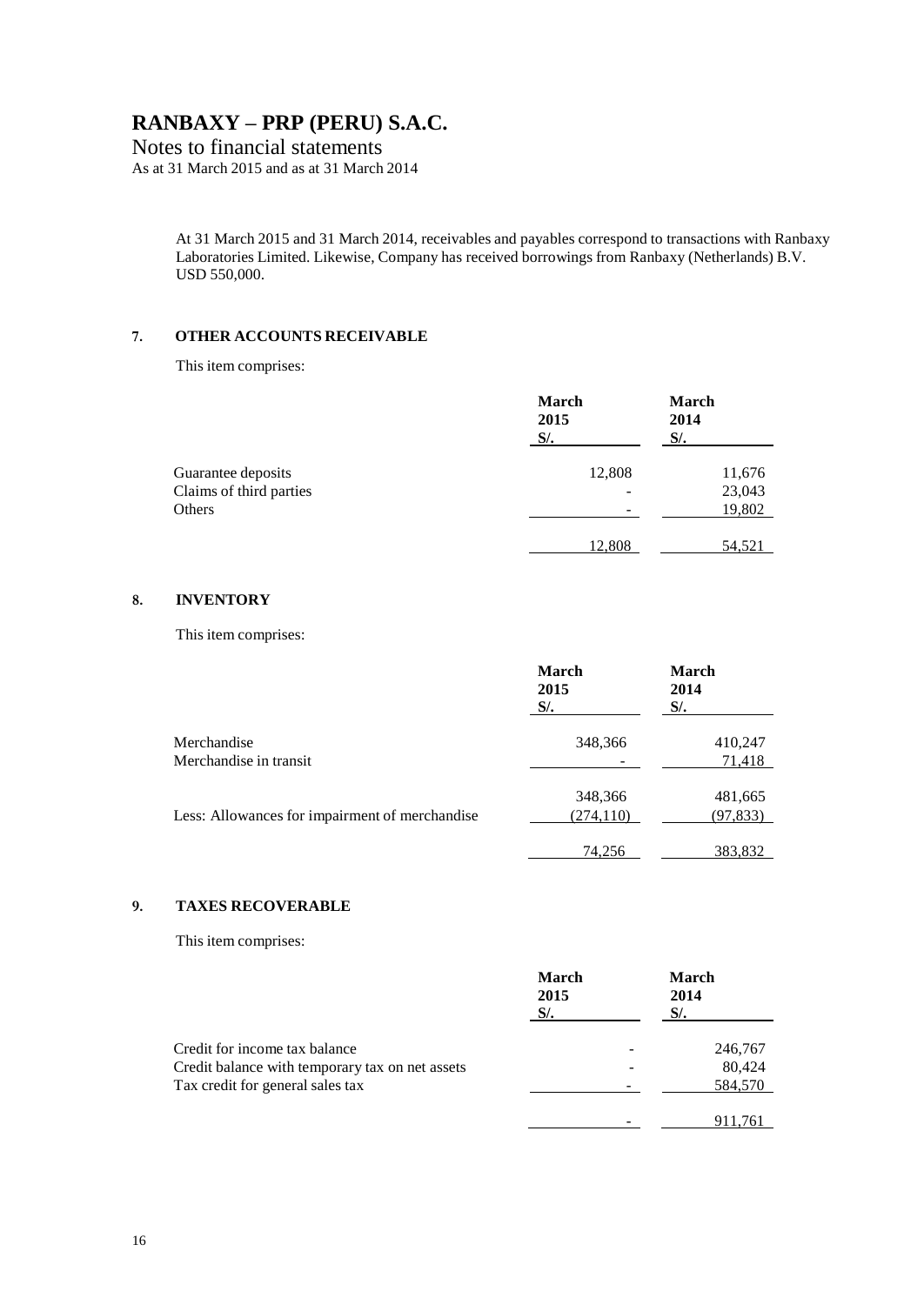Notes to financial statements

As at 31 March 2015 and as at 31 March 2014

#### **10. PROPERTY, PLANT AND EQUIPMENT**

This item comprises:

|                                                             |                           |                            | March<br>2015                   |                                     |                        | March<br>2014          |
|-------------------------------------------------------------|---------------------------|----------------------------|---------------------------------|-------------------------------------|------------------------|------------------------|
|                                                             | <b>Vehicles</b><br>$S$ /. | <b>Furniture</b><br>$S$ /. | Computer<br>Equipment<br>$S$ /. | <b>Other</b><br>Equipment<br>$S$ /. | <b>Total</b><br>$S$ /. | <b>Total</b><br>$S$ /. |
| Cost                                                        |                           |                            |                                 |                                     |                        |                        |
| Balance at the<br>beginning<br>Acquisitions                 |                           | 12,175                     | 45,381                          | 23,208                              | 80,764                 | 483,748                |
| Withdrawals or sales                                        |                           |                            |                                 |                                     |                        | (402, 984)             |
| <b>Balance at final of</b><br>period<br><b>Depreciation</b> |                           | 12,175                     | 45,381                          | 23,208                              | 80,764                 | 80,764                 |
| Balance at the<br>beginning<br>Depreciation of              |                           | 10,035                     | 41,117                          | 11,307                              | 62,459                 | 438,892                |
| period                                                      |                           | 1,044                      | 3,858                           | 1,988                               | 6,890                  | 16,544                 |
| Withdrawals or sales                                        |                           |                            |                                 |                                     |                        | (392, 977)             |
| <b>Balance at final of</b><br>period                        |                           | 11,079                     | 44,975                          | 13,295                              | 69,349                 | 62,459                 |
| <b>Net value</b>                                            |                           | 1,096                      | 406                             | 9,913                               | 11,415                 | 18,305                 |

At 31 March 2015 no items have been given in guarantee.

Company's Management review periodically residual value and useful life of items, and depreciation method, in order to ensure that they are according to economic benefit and useful life expectations. In opinion of Management, at 31 March 2015, no conditions exist that evidence any situation about impairment loss in property, plant and equipment.

#### **11. TRADE ACCOUNTS PAYABLE**

This item comprises:

|                          | <b>March</b><br>2015<br>$S$ . | <b>March</b><br>2014<br>$S$ . |
|--------------------------|-------------------------------|-------------------------------|
| Invoices – third parties | 15,989                        | 24,164                        |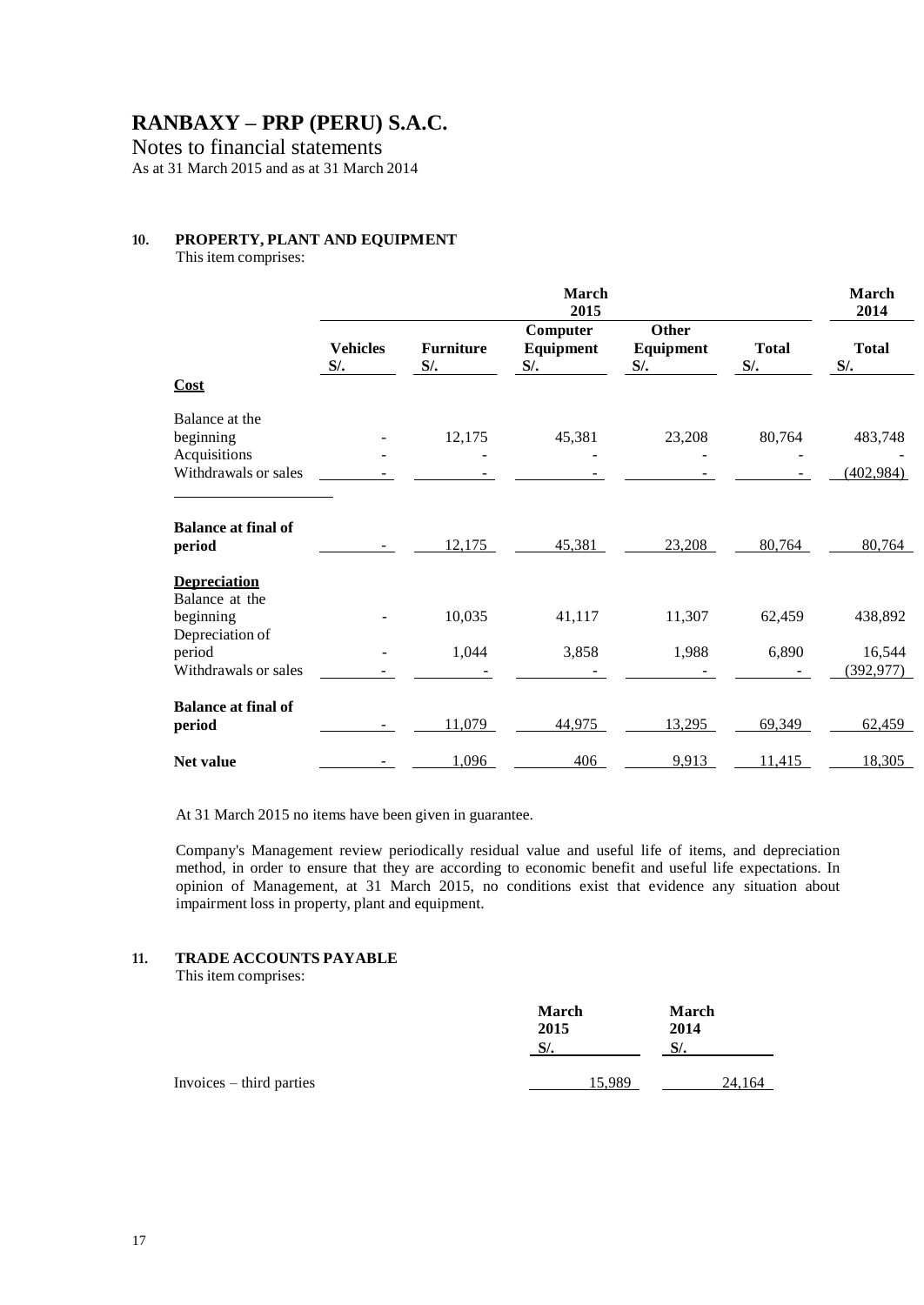Notes to financial statements

As at 31 March 2015 and as at 31 March 2014

### **12. OTHER ACCOUNTS PAYABLE**

This item comprises:

|                                      | <b>March</b><br>2015<br>$S/\sim$ | March<br>2014<br>$S$ /. |
|--------------------------------------|----------------------------------|-------------------------|
| Funds received from customers        | 86,423                           | 5,679                   |
| Taxes and social contributions       | 21,123                           | 3,568                   |
| Vacations                            | 26,307                           | 50,108                  |
| Provisions for severance indemnities | 6.314                            | 14,125                  |
| Claims from third parties            | 107,929                          | 201,460                 |
| Others                               | 11,972                           | 18,084                  |
|                                      | 260,068                          | 293,024                 |

### **13. NET EQUITY**

#### **Share capital**

At 31 March 2015 and 31 March 2014 share capital consist of 4,129,977shares of S/. 1 nominal value each, duly authorized, issued and paid.

At 31 March 2015, Company has pending issue common shares by S/. 212,040, tax free, which correspond to the balance of the adjustment by monetary correction accrued at 31 December 2004, subject to approval by the General Meeting of Shareholders.

At 31 March 2015 the composition of the shareholders in the capital of Company is as follows:

|                 | Percentage of capital sharing | <b>Shareholders</b> | $%$ sharing       |
|-----------------|-------------------------------|---------------------|-------------------|
| $Up$ to<br>From | 1.00<br>90.01 a 100.00        |                     | 0.0001<br>99.9999 |
|                 |                               |                     | 100.0000          |

#### **Legal reserve**

According to Corporation Act, at least 10% of net profit shall be transferred to legal reserve up to this reserve reaches 20% of paid capital. This reserve can be capitalized or used to offset or reduce accumulated losses; in any case, this reserve shall be refunded with future profits.

#### **Accumulated losses**

According to Legislative Decree N 945, Peruvian companies that agreed distribution of dividends or any way of allowance of profit, will withhold 4.1% based on amount to allowance of profit only if this payment it is in favor of foreign companies. There are no restrictions for remittances of dividends or capital repatriation by foreign investors.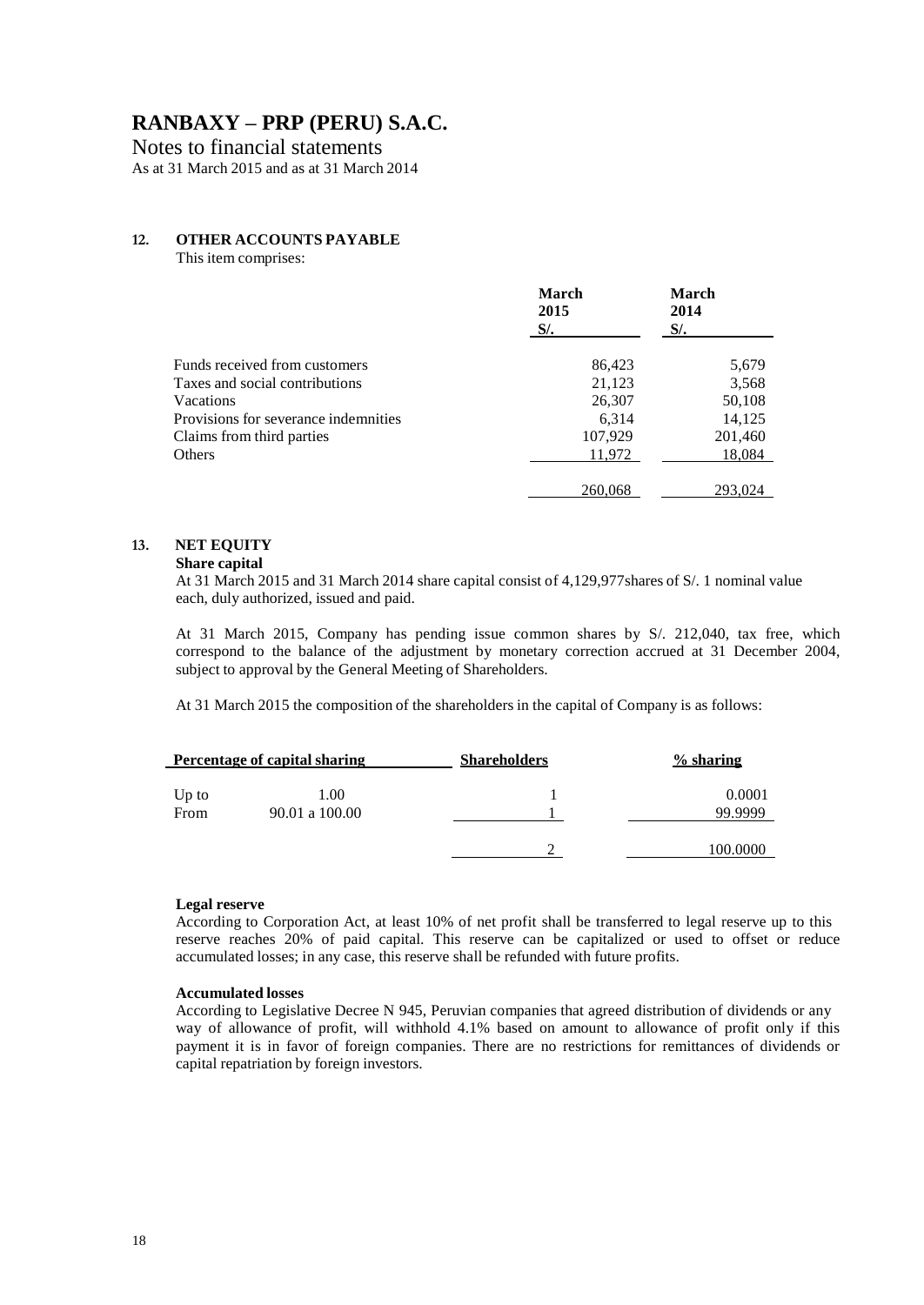Notes to financial statements

As at 31 March 2015 and as at 31 March 2014

#### **14. TAX SITUATION**

Company is subject to the Peruvian tax regime. The current income tax rate at reporting date is 30% on taxable profit after calculating the employee profit sharing, which, pursuant to the regulations, is calculated using a rate of 8%.

Natural persons and legal persons not domiciled in the Peru must pay an additional tax of 4.1% on the dividends from companies domiciled in Peru.

Taxable loss accrued at 31 March 2015 is S/. 8,643,971 (S/. 5,606,832 at 31 December 2014).

For income tax purposes, prices and amounts of transactions between related parties or made from, into or through low or no taxation countries or territories, must be provided with documentation and information in order to support methods and criteria applied in its determination. The Tax Administration is empowered to request this information from the Company. Company's management and its legal advisors believe that, as a result of the application of these rules, will not emerge contingencies of importance for the Company at 31 Marche 2014.

The Tax Administration is empowered to review and, if applicable, correct the income tax and the General sales tax calculated by the Company in the last four years after the submission of Income tax return. Income tax returns and General tax sales returns correspond to 2010 to 2014 are subject to review by the Tax Administration.

Due to the possible interpretations that the Tax Administration can give to legal rules, it is not possible to determine up to date, if changes can occur or not they were obligations for Company, due to that any liability as result from tax revisions would be applied to the results in the year in which this is determined. In opinion of Company's management and its legal advisors, any eventual additional tax claim wouldn't be significant for financial statements at 31 March 2015.

Since fiscal year 2015, according to Law  $N^{\circ}$  30296, income tax rate to be applied on profit taxable is as follow:

- *-* Period 2015 and 2016: 28 per cent
- *-* Period 2017 and 2018: 27 per cent
- Period 2019 and beyond: 26 per cent.

Since 2015, additional tax on dividends will be applied as follow:

- *-* Periods 2015 and 2016: 6,8 per cent
- *-* Periods 2017 and 2018: 8,0 per cent
- Periods 2019 and beyond: 9,3 per cent

#### **15. COST OF SALES**

This item comprises:

| $1.115$ 100 $111$ 0 $111$ 0 $110$ 0 $1$ | <b>March</b><br>2015<br>$S$ /. | <b>March</b><br>2014<br>$S$ /. |
|-----------------------------------------|--------------------------------|--------------------------------|
| Beginning balance of merchandise        | 481,665                        | 1,926,735                      |
| Add (less):<br>Purchase of merchandise  | 637,477                        | 1,916,465                      |
| Write-off of merchandise                | (157,766)                      | (385, 568)                     |
| Final balance of merchandise            | (348, 366)                     | (481, 665)                     |
|                                         | 613,010                        | 2,975,967                      |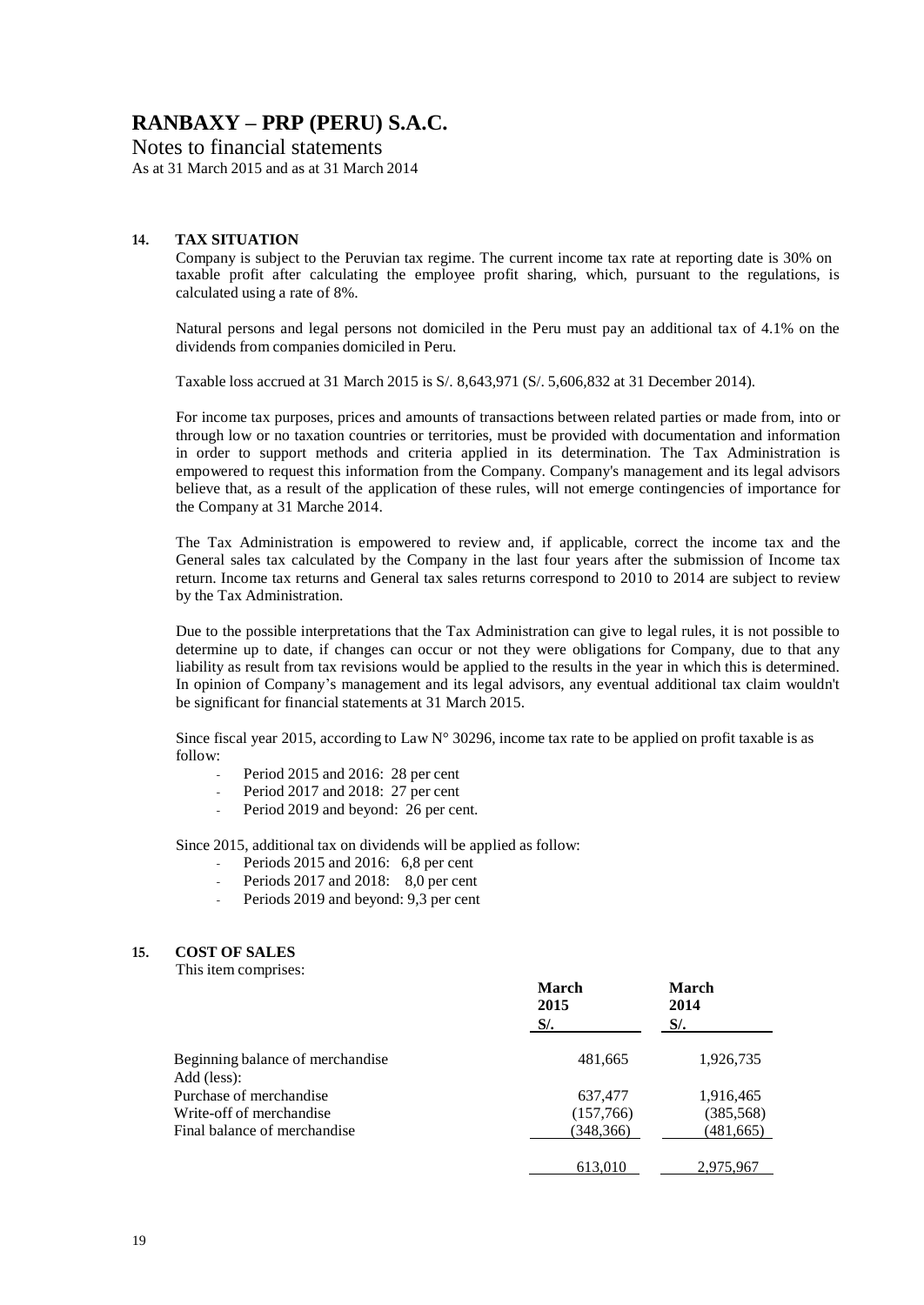Notes to financial statements

As at 31 March 2015 and as at 31 March 2014

#### **16. ADMINISTRATIVE EXPENSES**

This item comprises:

|                                          | March<br>2015<br>- S/. | March<br>2014<br>$S/\sim$ |
|------------------------------------------|------------------------|---------------------------|
| Personnel expenses                       | 221,009                | 222,255                   |
| Services provided by third parties       | 329,733                | 676,437                   |
| Taxes                                    | 1.049                  | 7,160                     |
| Other expenses                           | 101,068                | 229,692                   |
| Depreciation                             | 6.889                  | 16.544                    |
| Allowances for doubtful accounts         | 449.389                | 330,552                   |
| Allowances for impairment of merchandise | 261,418                | 60,000                    |
| <b>Others</b>                            | 1,039,242              |                           |
|                                          | 2.409.797              | 1.542.640                 |

#### **17. SELLING EXPENSES**

This item comprises:

|                                    | <b>March</b><br>2015<br>$S$ /. | <b>March</b><br>2014<br>$S$ . |
|------------------------------------|--------------------------------|-------------------------------|
| Personnel expenses                 | 162,656                        | 450,690                       |
| Services provided by third parties | 179,220                        | 368,734                       |
| Other expenses                     | 13,570                         | 33,082                        |
|                                    | 355,446                        | 852,506                       |

#### **18. INCOME TAX**

As at 31 March 2015 and 31 March 2014, has not been determined deferred income tax due to there are no temporary differences.

#### **19. MANAGEMENT OF FINANCIAL RISKS**

Company is exposed to a variety of financial risks. The Company´s Management manages risks and focuses mainly on the financial markets in order to reduce potential negative effects on the financial performance of Company.

#### **Market Risk**

*Exchange rate risk*

Company bills sales in US Dollars, allowing comply its obligations in this currency. The exchange rate risk arise from accounts receivable related to sales in foreign currency, and accounts payable that are kept in such currency. In this respect, Company keeps a net liability position, due to, mainly, to payables related to liabilities in foreign currency.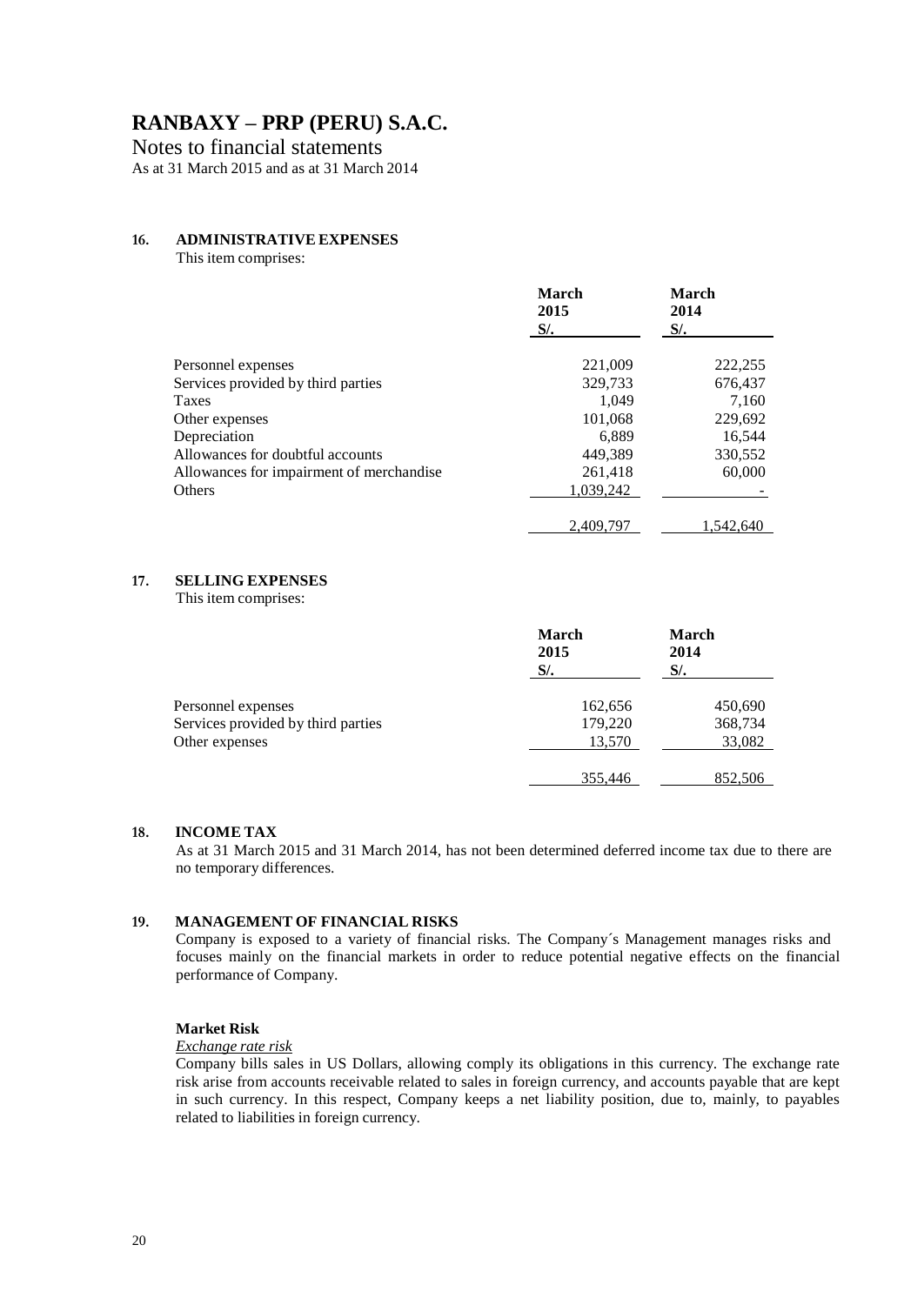Notes to financial statements

As at 31 March 2015 and as at 31 March 2014

At the end of period, balances of financial assets and liabilities denominated in foreign currency are expressed in local currency at exchange rate of purchase and sales according to Pension Fund, Insurance and Bank Peruvian Superintendence (SBS) existing at that date, which was S/. 3.092 for purchase and S/. 3.096 for sales (S/. 2.809 for purchase and S/. 2.811 for sales at 31 March 2014) for 1 USD and summarized as follows:

|                                       | 2015<br>USD            | 2014<br>USD            |
|---------------------------------------|------------------------|------------------------|
| Current assets<br>Current liabilities | 634,767<br>(2,007,353) | 658,185<br>(1.821.600) |
| Net position - liabilities            | (1,372,586)            | (1,163,415)            |

In period 1 April 2014 to 31 March 2015, Company recognized net loss of exchange difference of S/. 393,539 (net loss of exchange difference of S/. 446,801 in fifteen-month period ended 31 March 2014).

#### *Interest rate risk*

Revenues and operating cash flows are independent of changes in interest rates.

Operating cash flows of Company are also substantially independent of changes in interest rates. Therefore, in opinion of management, Company has no important exposition to the risks of fluctuations in interest rates.

#### **Credit risk**

Financial assets of Company potentially exposed to significant concentrations of credit risk consist of trade accounts receivable.

In this respect, Management considers that average collections period limit risk related due to no major problem of doubtful accounts. Management monitors credit performance and financial condition of customers in order to identify possible risk related to credits. Therefore, in opinion of management, Company has no an important exposition of risk related to credits.

#### **Liquidity risk**

Company monitors its risk to a shortage of funds using a liquidity planning tool.

Management is prudent in relation to liquidity risk and keeps sufficient cash and cash equivalents.

At 31 March 2015, financial liabilities have maturities minor than 30 days and they are supported by cash flows provided by current operations.

#### **20. GOING CONCERN**

These financial statements are prepared on a going concern basis because the holding company has undertaken to provide continuing financial support so that the Company is able to pay its debts as and when they fall due, and it can performs its current operations.

As at 31 March 2015 (twelve-month period), Company had net loss of S/. 3,037,139 and accumulated losses of S/. 8,643,970. Likewise, during period January 2013 to March 2014, Company has had losses of S/. 1,042,536; therefore, as at 31 March 2014, accumulated losses are S/. 5,606,830.